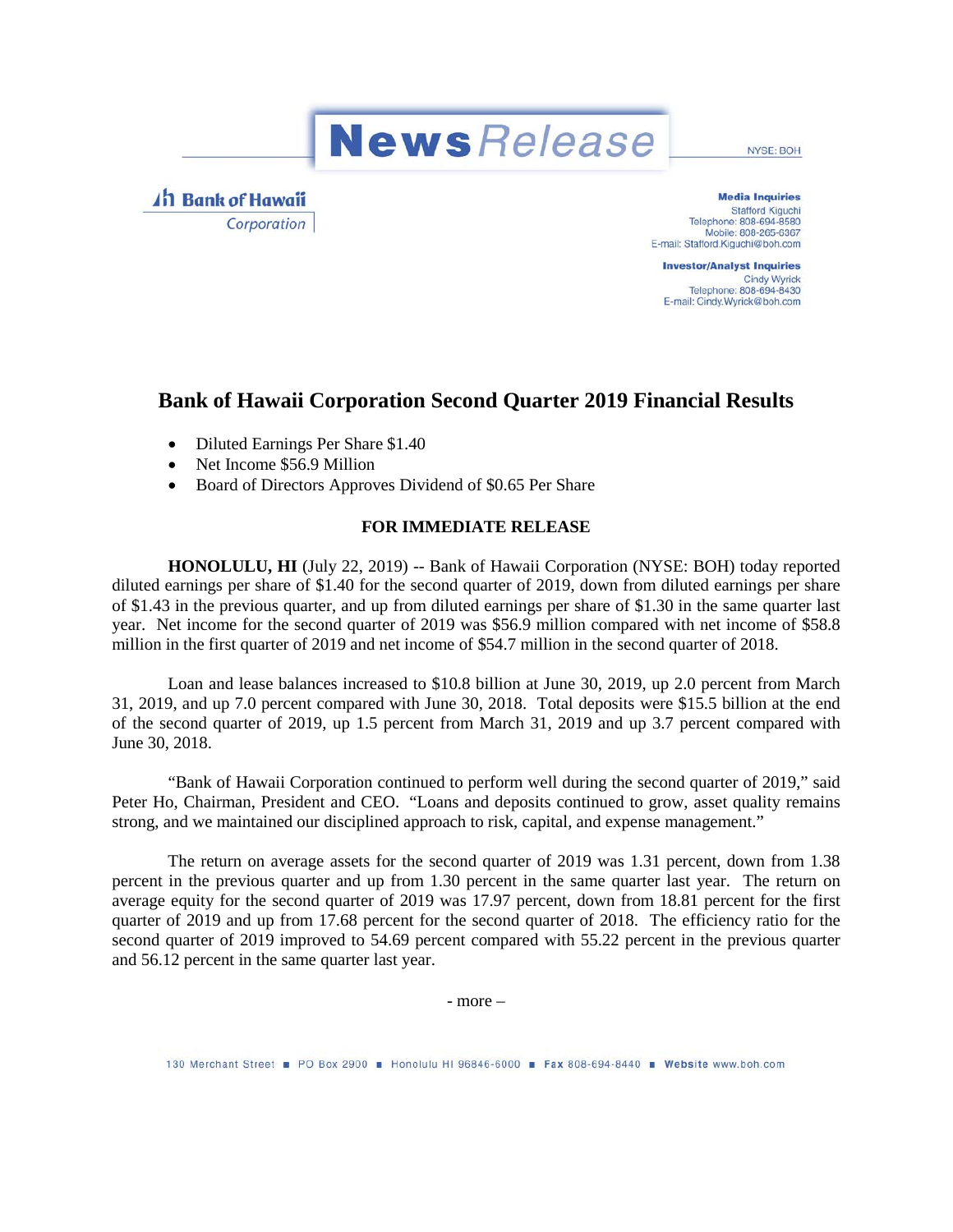For the six-month period ended June 30, 2019, net income was \$115.7 million, an increase of \$6.9 million from net income of \$108.8 million during the same period last year. Diluted earnings per share were \$2.82 for the first half of 2019, an increase of \$0.25 from diluted earnings per share of \$2.57 for the first half of 2018.

The return on average assets for the six-month period ended June 30, 2019 was 1.34 percent compared with the return on average assets of 1.29 percent for the same six months in 2018. The year-todate return on average equity was 18.39 percent for the first half of 2019 compared with the return on average equity of 17.71 percent for the six-month period ended June 30, 2018. The efficiency ratio for the first half of 2019 improved to 54.95 percent compared with 57.01 percent in the same period last year.

#### **Financial Highlights**

Net interest income, on a taxable equivalent basis, for the second quarter of 2019 was \$124.7 million, a decrease of \$1.1 million compared with \$125.8 million in the first quarter of 2019 and an increase of \$2.9 million compared with \$121.8 million in the second quarter of 2018. Net interest income, on a taxable equivalent basis, for the first half of 2019 was \$250.5 million, an increase of \$8.4 million compared with net interest income of \$242.1 million for the first half of 2018. Analyses of the changes in net interest income are included in Tables 8a, 8b and 8c.

The net interest margin was 3.04 percent for the second quarter of 2019, down 8 basis points from 3.12 percent in the previous quarter and equal to the net interest margin of 3.04 percent in the second quarter of 2018. The net interest margin for the first six months of 2019 was 3.08 percent compared with the net interest margin of 3.02 percent for the same six-month period last year.

Results for the second quarter of 2019 included a provision for credit losses of \$4.0 million compared with \$3.0 million in the previous quarter and \$3.5 million in the same quarter last year. The provision for credit losses during the first half of 2019 was \$7.0 million compared with a provision for credit losses of \$7.6 million during the same period in 2018.

Noninterest income was \$45.5 million in the second quarter of 2019, an increase of \$1.8 million compared with \$43.7 million in the first quarter of 2019 and an increase of \$4.2 million compared with \$41.3 million in the second quarter of 2018. There were no significant items in noninterest income during the second quarter of 2019. Noninterest income in the first quarter of 2019 included a \$1.4 million commission related to insurance products offered through a third-party administrator. Noninterest income during the second quarter of 2018 included a negative adjustment of \$1.0 million related to a change in the Visa Class B conversion ratio. Noninterest income for the first half of 2019 was \$89.1 million, an increase of \$3.8 million compared with noninterest income of \$85.3 million for the first half of 2018.

Noninterest expense was \$92.7 million in the second quarter of 2019, a decrease of \$0.4 million compared with \$93.1 million in the first quarter of 2019 and an increase of \$1.9 million compared with \$90.8 million in the second quarter last year. There were no significant items in noninterest expense during the second quarter of 2019 or the second quarter of 2018. Noninterest expense in the first quarter of 2019 included seasonal payroll expenses of approximately \$2.7 million. Noninterest expense for the first half of 2019 was \$185.8 million, an increase of \$0.6 million compared with noninterest expense of \$185.2 million for the first half of 2018. An analysis of noninterest expenses related to salaries and benefits is included in Table 9.

- more -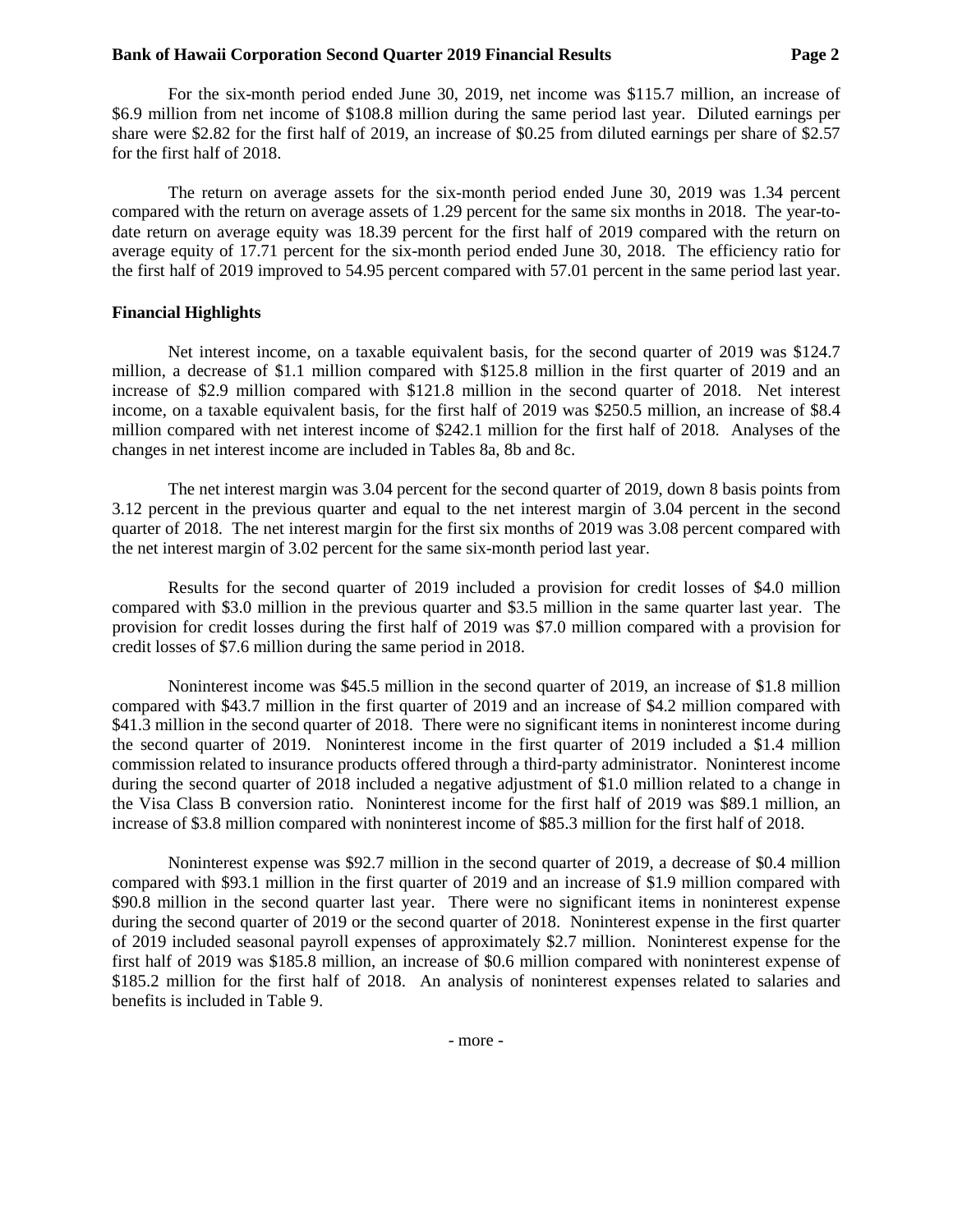The effective tax rate for the second quarter of 2019 was 21.84 percent compared with 18.85 percent in the previous quarter and 18.94 percent in the same quarter last year. The higher effective tax rate in the second quarter of 2019 was primarily due to repositioning of the investment securities portfolio which reduced municipal securities and the related tax benefit. The effective tax rate for the first half of 2019 was 20.35 percent compared with an effective tax rate of 17.60 percent during the same period last year.

The Company's business segments are defined as Retail Banking, Commercial Banking, Investment Services and Private Banking, and Treasury & Other. Results for the business segments are determined based on the Company's internal financial management reporting process and organizational structure. Selected financial information is included in Tables 13a and 13b.

#### **Asset Quality**

The Company's asset quality continued to remain strong during the second quarter of 2019. Total non-performing assets were \$21.8 million at June 30, 2019 compared with \$17.9 million at March 31, 2019 and \$15.2 million at June 30, 2018. The increase in non-performing assets during the second quarter of 2019 is due to the addition of commercial mortgage loan exposure to one customer in Guam. As a percentage of total loans and leases, including foreclosed real estate, non-performing assets were 0.20 percent at the end of the second quarter of 2019 compared with 0.17 percent at the end of the first quarter of 2019 and 0.15 percent at the end of the second quarter last year.

Accruing loans and leases past due 90 days or more were \$6.4 million at June 30, 2019 compared with \$6.1 million at March 31, 2019 and \$13.3 million at June 30, 2018. Restructured loans not included in non-accrual loans or accruing loans past due 90 days or more were \$48.6 million at June 30, 2019, essentially flat with March 31, 2019 and down from \$50.2 million at June 30, 2018. More information on non-performing assets and accruing loans and leases past due 90 days or more is presented in Table 11.

Net loan and lease charge-offs during the second quarter of 2019 were \$2.4 million or 0.09 percent annualized of total average loans and leases outstanding. Loan and lease charge-offs of \$5.1 million during the quarter were partially offset by recoveries of \$2.8 million. Net charge-offs during the first quarter of 2019 were \$3.7 million or 0.14 percent annualized of total average loans and leases outstanding and comprised of \$6.8 million in charge-offs and recoveries of \$3.2 million. Net charge-offs during the second quarter of 2018 were \$3.3 million or 0.13 percent annualized of total average loans and leases outstanding and comprised of \$5.7 million in charge-offs and recoveries of \$2.4 million. Net charge-offs during the first half of 2019 were \$6.0 million or 0.12 percent annualized of total average loans and leases outstanding compared with net charge-offs of \$6.8 million or 0.14 percent annualized of total average loans and leases outstanding for the first half of 2018.

The allowance for loan and lease losses was \$107.7 million at June 30, 2019 compared with \$106.0 million at March 31, 2019 and \$108.2 million at June 30, 2018. The ratio of the allowance for loan and lease losses to total loans and leases was 1.00 percent at June 30, 2019, a decrease of 1 basis point from the previous quarter and 8 basis points from the second quarter last year. The reserve for unfunded commitments of \$6.8 million at June 30, 2019 was unchanged from March 31, 2019 and June 30, 2018. Details of loan and lease charge-offs, recoveries and the components of the total reserve for credit losses are summarized in Table 12.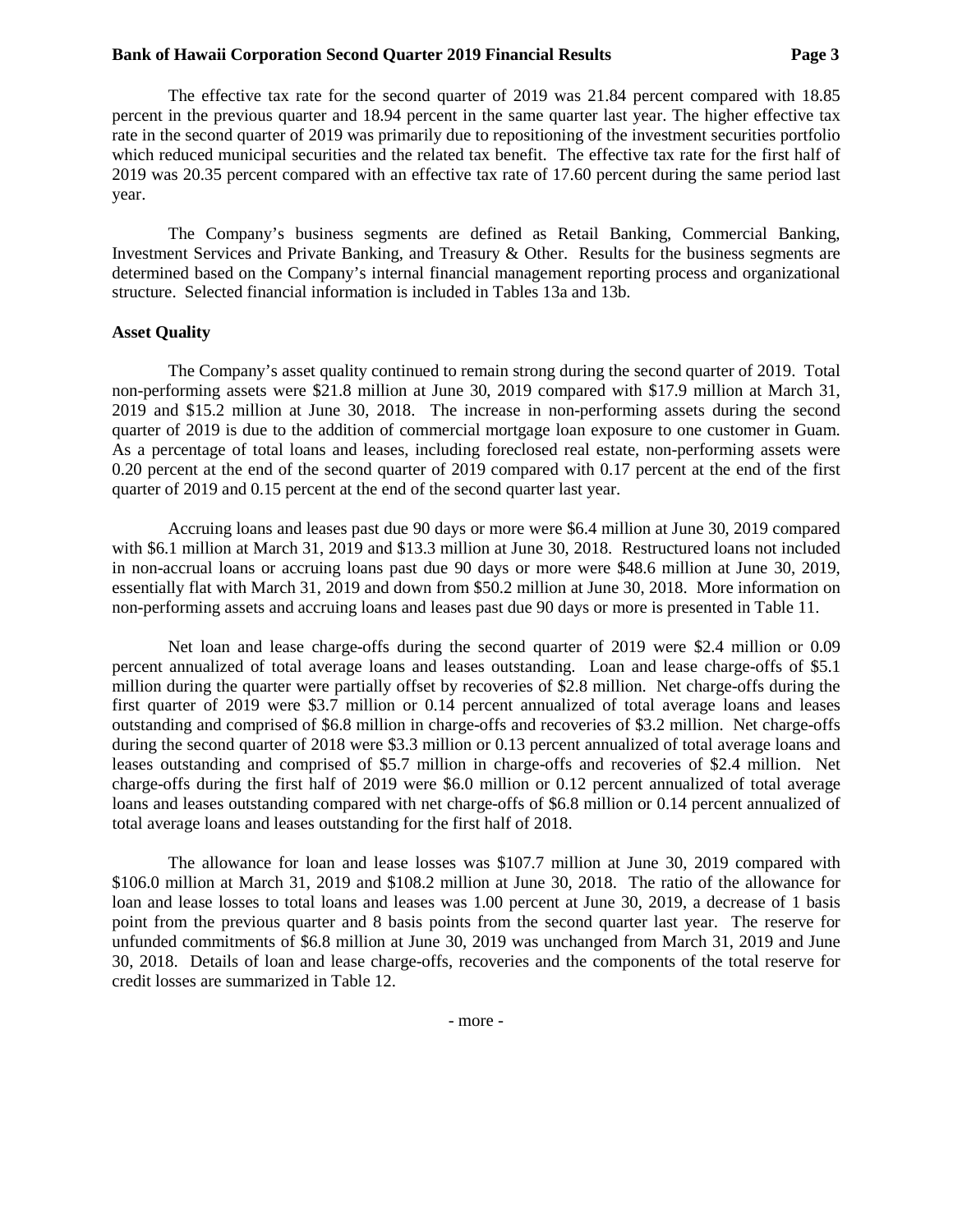#### **Other Financial Highlights**

Total assets were \$17.7 billion at June 30, 2019, up from \$17.4 billion at March 31, 2019 and \$17.1 billion at June 30, 2018. Average total assets were \$17.5 billion during the second quarter of 2019 compared with \$17.2 billion during the previous quarter and \$16.9 billion during the second quarter last year.

The investment securities portfolio was \$5.6 billion at June 30, 2019, up from \$5.5 billion at March 31, 2019 and down from \$5.7 billion at June 30, 2018. The portfolio remains largely comprised of securities issued by U.S. government agencies and includes \$3.0 billion in securities held to maturity and \$2.6 billion in securities available for sale. The securities portfolio at March 31, 2019 included \$3.7 billion in securities held to maturity and \$1.9 billion in securities available for sale compared with \$3.6 billion in securities held to maturity and \$2.1 billion in securities available for sale at June 30, 2018.

Total loans and leases were \$10.8 billion at June 30, 2019, up from \$10.5 billion at March 31, 2019, and \$10.1 billion at June 30, 2018. Average total loans and leases increased to \$10.6 billion during the second quarter of 2019 compared with \$10.5 billion during the previous quarter and \$10.0 billion during the same quarter last year. The commercial loan portfolio was \$4.1 billion at June 30, 2019, up \$102.1 million or 2.6 percent from commercial loans of \$4.0 billion at March 31, 2019, and up \$286.0 million or 7.5 percent from commercial loans of \$3.8 billion at June 30, 2018. The consumer loan portfolio increased to \$6.7 billion at June 30, 2019, up \$108.5 million or 1.7 percent from consumer loans of \$6.5 billion at March 31, 2019 and up \$419.8 million or 6.7 percent from consumer loans of \$6.2 billion at June 30, 2018. Loan and lease portfolio balances are summarized in Table 10.

Total deposits were \$15.5 billion at June 30, 2019, up from \$15.3 billion at March 31, 2019 and \$14.9 billion at June 30, 2018. Average total deposits were \$15.2 billion during the second quarter of 2019, up from \$15.0 billion during the previous quarter and \$14.7 billion during the same quarter last year. Consumer deposits of \$7.9 billion at June 30, 2019 were down \$64.5 million or 0.8 percent from consumer deposits at March 31, 2019 and up \$207.8 million or 2.7 percent from consumer deposits of \$7.7 billion at June 30, 2018. Commercial deposits increased to \$6.2 billion at June 30, 2019, up \$16.9 million or 0.3 percent from commercial deposits of \$6.2 billion at March 31, 2019 and up \$257.6 million or 4.3 percent from commercial deposits of \$5.9 billion at June 30, 2018. Other deposits, including public funds, were \$1.4 billion at June 30, 2019, up \$269.1 million from other deposits of \$1.2 billion at March 31, 2019 and up \$80.0 million from other deposits of \$1.3 billion at June 30, 2018. The increase in other deposits from the previous quarter was largely due to seasonal public demand deposits. Deposit balances are summarized in Tables 7a, 7b, and 10.

During the second quarter of 2019, the Company repurchased 433.4 thousand shares of common stock at a total cost of \$34.9 million under its share repurchase program at an average cost was \$80.49 per share. From the beginning of the share repurchase program initiated during July of 2001 through June 30, 2019, the Company has repurchased 56.2 million shares and returned over \$2.2 billion to shareholders at an average cost of \$39.81 per share. Remaining buyback authority under the share repurchase program was \$86.9 million at June 30, 2019. From July 1 through July 19, 2019, the Company repurchased an additional 84.0 thousand shares of common stock at an average cost of \$81.75 per share.

Total shareholders' equity increased to \$1.29 billion at June 30, 2019 compared with \$1.27 billion at March 31, 2019 and \$1.25 billion at June 30, 2018. The Tier 1 Capital Ratio at June 30, 2019 was 12.46 percent compared with 12.75 percent at March 31, 2019 and 13.27 percent at June 30, 2018. The Tier 1 leverage ratio at June 30, 2019 was 7.36 percent compared with 7.46 percent at March 31, 2019 and 7.53 percent at June 30, 2018.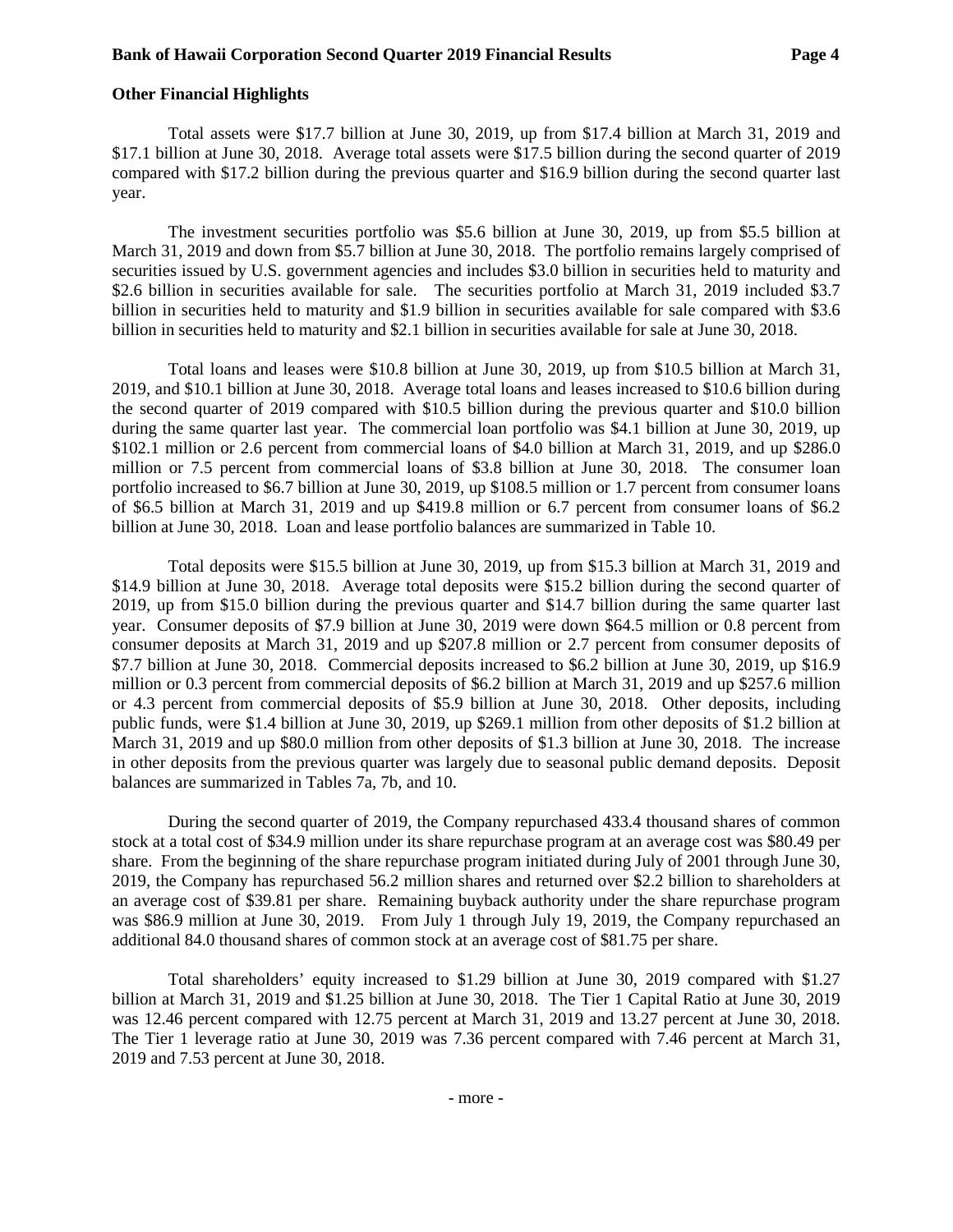The Company's Board of Directors declared a quarterly cash dividend of \$0.65 per share on the Company's outstanding shares. The dividend will be payable on September 16, 2019 to shareholders of record at the close of business on August 30, 2019.

#### **Hawaii Economy**

General economic conditions in Hawaii continued to remain positive during the second quarter of 2019. The statewide seasonally-adjusted unemployment rate in Hawaii of 2.8 percent in June 2019 continues to remain among the lowest in the United States compared with 3.7 percent nationally. For the first five months of 2019, total visitor arrivals increased 3.8 percent and air seat capacity increased 1.6 percent compared to the same period in 2018. For the first five months of 2019, visitor spending decreased 3.1 percent even with the continued growth in arrivals. The real estate market remained active during the first half of 2019 despite slower sales. For the first six months of 2019, the volume of singlefamily home sales on Oahu decreased 3.7 percent and median sales prices were down 0.5 percent compared with the same period in 2018. The volume of condominium sales during the first half of 2019 on Oahu declined 8.8 percent with median sales prices 1.4 percent lower than 2018. As of June 30, 2019, months of inventory of single-family homes and condominiums on Oahu remained low at 3.6 months and 3.9 months, respectively. More information on current Hawaii economic trends is presented in Table 15.

#### **Conference Call Information**

The Company will review its second quarter 2019 financial results today at 2:00 p.m. Eastern Time (8:00 a.m. Hawaii Time). The call will be accessible via teleconference and via the investor relations link of Bank of Hawaii Corporation's website, [www.boh.com.](http://www.boh.com/) The toll-free number is 1 (844) 543-5235 in the United States and Canada and 1 (703) 318-2209 for other international callers. Use the pass code "Bank of Hawaii" to access the call. A replay will be available for one week beginning approximately 11:00 a.m. Hawaii Time on Monday, July 22, 2019. The replay number is 1 (855) 859- 2056 in the United States and Canada and 1 (404) 537-3406 from other international locations. Enter the conference ID 5038719 when prompted. In addition, a replay will be available on the Company's website, [www.boh.com.](http://www.boh.com/)

#### **Forward-Looking Statements**

This news release, and other statements made by the Company in connection with it may contain "forward-looking statements", such as forecasts of our financial results and condition, expectations for our operations and business prospects, and our assumptions used in those forecasts and expectations. Do not unduly rely on forward-looking statements. Actual results might differ significantly from our forecasts and expectations because of a variety of factors. More information about these factors is contained in Bank of Hawaii Corporation's Annual Report on Form 10-K for the year ended December 31, 2018, which was filed with the U.S. Securities and Exchange Commission. We have not committed to update forward-looking statements to reflect later events or circumstances.

*Bank of Hawaii Corporation is a regional financial services company serving businesses, consumers, and governments in Hawaii, American Samoa, and the West Pacific. The Company's principal subsidiary, Bank of Hawaii, was founded in 1897. For more information about Bank of Hawaii Corporation, see the Company's web site, [www.boh.com.](http://www.boh.com/)*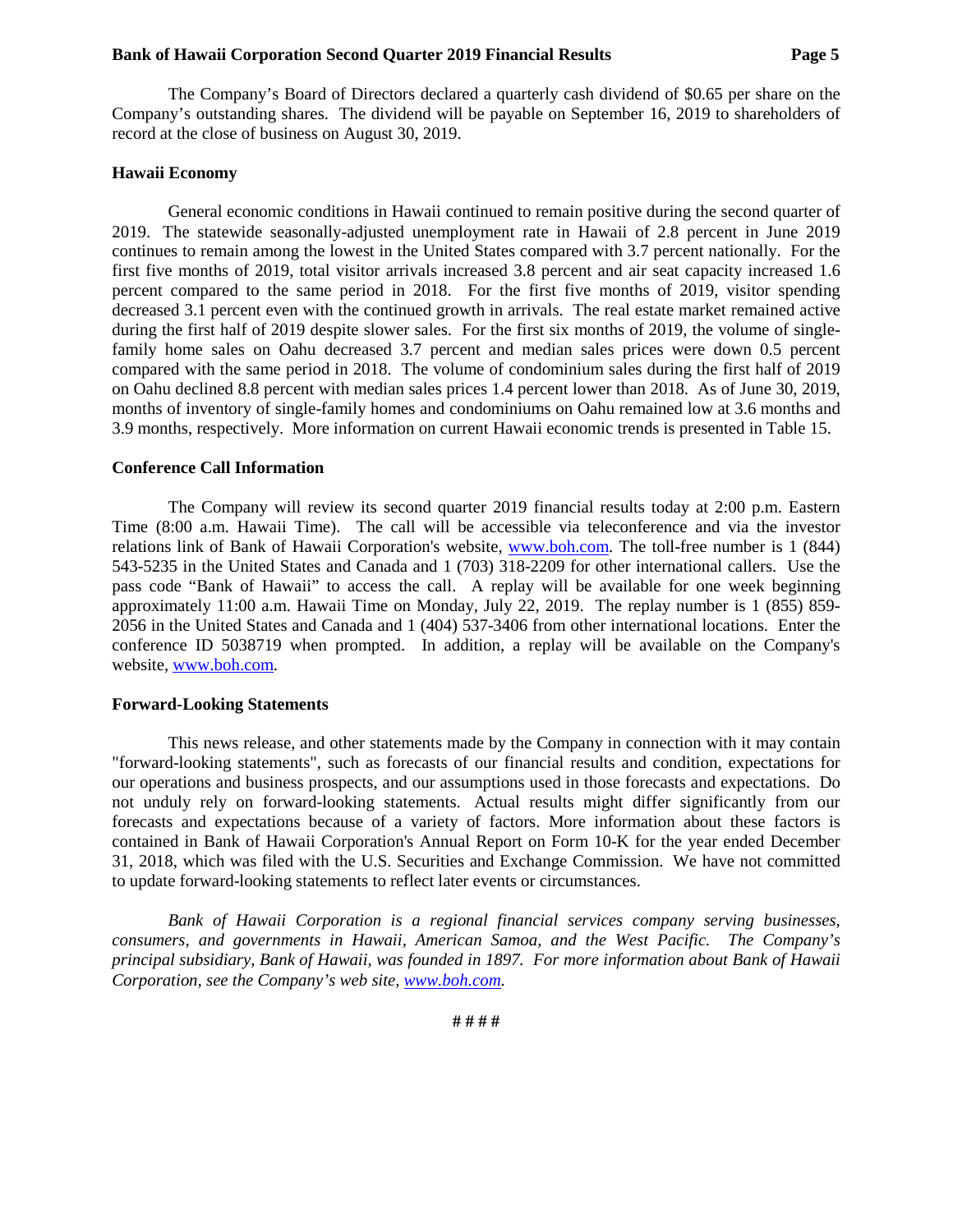| <b>Financial Highlights</b>                                       |                  |                           |               |                  |                         |                    |                 | Table 1         |  |
|-------------------------------------------------------------------|------------------|---------------------------|---------------|------------------|-------------------------|--------------------|-----------------|-----------------|--|
|                                                                   |                  | <b>Three Months Ended</b> |               |                  | <b>Six Months Ended</b> |                    |                 |                 |  |
|                                                                   | <b>June 30,</b>  | March 31,                 |               | <b>June 30,</b>  |                         |                    | <b>June 30,</b> |                 |  |
| (dollars in thousands, except per share amounts)                  | 2019             | 2019                      |               | 2018             |                         | 2019               |                 | 2018            |  |
| For the Period:<br><b>Operating Results</b>                       |                  |                           |               |                  |                         |                    |                 |                 |  |
| Net Interest Income                                               | \$<br>124,097    | \$<br>124,837             | \$            | 120,496          | \$                      | 248,934            | \$              |                 |  |
| <b>Provision for Credit Losses</b>                                | 4,000            |                           |               | 3,500            |                         | 7,000              |                 | 239,452         |  |
| <b>Total Noninterest Income</b>                                   |                  | 3,000                     |               |                  |                         |                    |                 | 7,625           |  |
|                                                                   | 45,450           | 43,679                    |               | 41,298           |                         | 89,129             |                 | 85,333          |  |
| <b>Total Noninterest Expense</b><br>Net Income                    | 92,725<br>56,919 | 93,057<br>58,799          |               | 90,791<br>54,718 |                         | 185,782<br>115,718 |                 | 185,175         |  |
|                                                                   | 1.40             | 1.44                      |               |                  |                         |                    |                 | 108,758         |  |
| <b>Basic Earnings Per Share</b>                                   |                  |                           |               | 1.31             |                         | 2.84               |                 | 2.59            |  |
| <b>Diluted Earnings Per Share</b><br>Dividends Declared Per Share | 1.40<br>0.65     | 1.43<br>0.62              |               | 1.30<br>0.60     |                         | 2.82<br>1.27       |                 | 2.57<br>1.12    |  |
| <b>Performance Ratios</b>                                         |                  |                           |               |                  |                         |                    |                 |                 |  |
| Return on Average Assets                                          | 1.31 %           | 1.38 %                    |               | 1.30 %           |                         | 1.34 %             |                 | 1.29 %          |  |
|                                                                   | 17.97            | 18.81                     |               | 17.68            |                         | 18.39              |                 | 17.71           |  |
| Return on Average Shareholders' Equity                            |                  | 55.22                     |               | 56.12            |                         | 54.95              |                 | 57.01           |  |
| Efficiency Ratio <sup>1</sup><br>Net Interest Margin <sup>2</sup> | 54.69            | 3.12                      |               |                  |                         | 3.08               |                 |                 |  |
| Dividend Payout Ratio <sup>3</sup>                                | 3.04<br>46.43    | 43.06                     |               | 3.04<br>45.80    |                         | 44.72              |                 | 3.02<br>43.24   |  |
| Average Shareholders' Equity to Average Assets                    | 7.27             | 7.35                      |               | 7.34             |                         | 7.31               |                 | 7.31            |  |
| <b>Average Balances</b>                                           |                  |                           |               |                  |                         |                    |                 |                 |  |
| Average Loans and Leases                                          | \$<br>10,631,558 | \$<br>10,467,321          | \$            | 9,962,860        | \$                      | 10,549,893         | \$              | 9,883,746       |  |
| <b>Average Assets</b>                                             | 17,480,651       | 17,236,059                |               | 16,921,820       |                         | 17,359,031         |                 | 16,939,527      |  |
| <b>Average Deposits</b>                                           | 15,162,782       | 14,971,404                |               | 14,709,299       |                         | 15,067,622         |                 | 14,714,752      |  |
| Average Shareholders' Equity                                      | 1,270,162        | 1,267,438                 |               | 1,241,672        |                         | 1,268,808          |                 | 1,238,628       |  |
| <b>Per Share of Common Stock</b>                                  |                  |                           |               |                  |                         |                    |                 |                 |  |
| <b>Book Value</b>                                                 | \$<br>31.61      | \$<br>30.91               | \$            | 29.65            | \$                      | 31.61              | \$              | 29.65           |  |
| <b>Tangible Book Value</b>                                        | 30.83            | 30.14                     |               | 28.90            |                         | 30.83              |                 | 28.90           |  |
| <b>Market Value</b>                                               |                  |                           |               |                  |                         |                    |                 |                 |  |
| Closing                                                           | 82.91            | 78.87                     |               | 83.42            |                         | 82.91              |                 | 83.42           |  |
| High                                                              | 84.53            | 83.94                     |               | 88.92            |                         | 84.53              |                 | 89.09           |  |
| Low                                                               | 75.24            | 66.54                     |               | 80.20            |                         | 66.54              |                 | 78.40           |  |
|                                                                   |                  | <b>June 30,</b>           |               | March 31,        |                         | December 31,       |                 | <b>June 30,</b> |  |
|                                                                   |                  | 2019                      |               | 2019             |                         | 2018               |                 | 2018            |  |
| As of Period End:                                                 |                  |                           |               |                  |                         |                    |                 |                 |  |
| <b>Balance Sheet Totals</b>                                       |                  |                           |               |                  |                         |                    |                 |                 |  |
| Loans and Leases                                                  |                  | \$<br>10,759,129          | \$            | 10,548,609       | \$                      | 10,448,774         | \$              | 10,053,323      |  |
| <b>Total Assets</b>                                               |                  | 17,688,845                |               | 17,446,413       |                         | 17,143,974         |                 | 17,124,162      |  |
| <b>Total Deposits</b>                                             |                  | 15,488,821                |               | 15,267,310       |                         | 15,027,242         |                 | 14,943,358      |  |
| <b>Other Debt</b>                                                 |                  | 110,605                   |               | 110,624          |                         | 135,643            |                 | 235,681         |  |
| <b>Total Shareholders' Equity</b>                                 |                  | 1,285,948                 |               | 1,269,690        |                         | 1,268,200          |                 | 1,247,717       |  |
| <b>Asset Quality</b>                                              |                  |                           |               |                  |                         |                    |                 |                 |  |
| Non-Performing Assets                                             |                  | \$<br>21,782              | $\sqrt[6]{2}$ | 17,925           | \$                      | 12,930             | \$              | 15,157          |  |
| Allowance for Loan and Lease Losses                               |                  | 107,672                   |               | 106,023          |                         | 106,693            |                 | 108,188         |  |
| Allowance to Loans and Leases Outstanding                         |                  | 1.00 %                    |               | 1.01 %           |                         | 1.02 %             |                 | 1.08 %          |  |
| <b>Capital Ratios</b>                                             |                  |                           |               |                  |                         |                    |                 |                 |  |
| Common Equity Tier 1 Capital Ratio                                |                  | 12.46 %                   |               | 12.75 %          |                         | 13.07 %            |                 | 13.27 %         |  |
| Tier 1 Capital Ratio                                              |                  | 12.46                     |               | 12.75            |                         | 13.07              |                 | 13.27           |  |
| <b>Total Capital Ratio</b>                                        |                  | 13.57                     |               | 13.87            |                         | 14.21              |                 | 14.47           |  |
| Tier 1 Leverage Ratio                                             |                  | 7.36                      |               | 7.46             |                         | 7.60               |                 | 7.53            |  |
| Total Shareholders' Equity to Total Assets                        |                  | 7.27                      |               | 7.28             |                         | 7.40               |                 | 7.29            |  |
| Tangible Common Equity to Tangible Assets <sup>4</sup>            |                  | 7.10                      |               | 7.11             |                         | 7.23               |                 | 7.12            |  |
| Tangible Common Equity to Risk-Weighted Assets <sup>4</sup>       |                  | 12.17                     |               | 12.28            |                         | 12.52              |                 | 12.68           |  |
| <b>Non-Financial Data</b>                                         |                  |                           |               |                  |                         |                    |                 |                 |  |
| <b>Full-Time Equivalent Employees</b>                             |                  | 2,152                     |               | 2,112            |                         | 2,122              |                 | 2,173           |  |
| <b>Branches</b>                                                   |                  | 68                        |               | 69               |                         | 69                 |                 | 69              |  |
| <b>ATMs</b>                                                       |                  | 383                       |               | 385              |                         | 382                |                 | 385             |  |

<sup>1</sup> Efficiency ratio is defined as noninterest expense divided by total revenue (net interest income and total noninterest income).

 $^2$  Net interest margin is defined as net interest income, on a taxable-equivalent basis, as a percentage of average earning assets.

 $^3$  Dividend payout ratio is defined as dividends declared per share divided by basic earnings per share.

<sup>4</sup> Tangible common equity to tangible assets and tangible common equity to risk-weighted assets are Non-GAAP financial measures. See Table 2 "Reconciliation of Non-GAAP Financial Measures."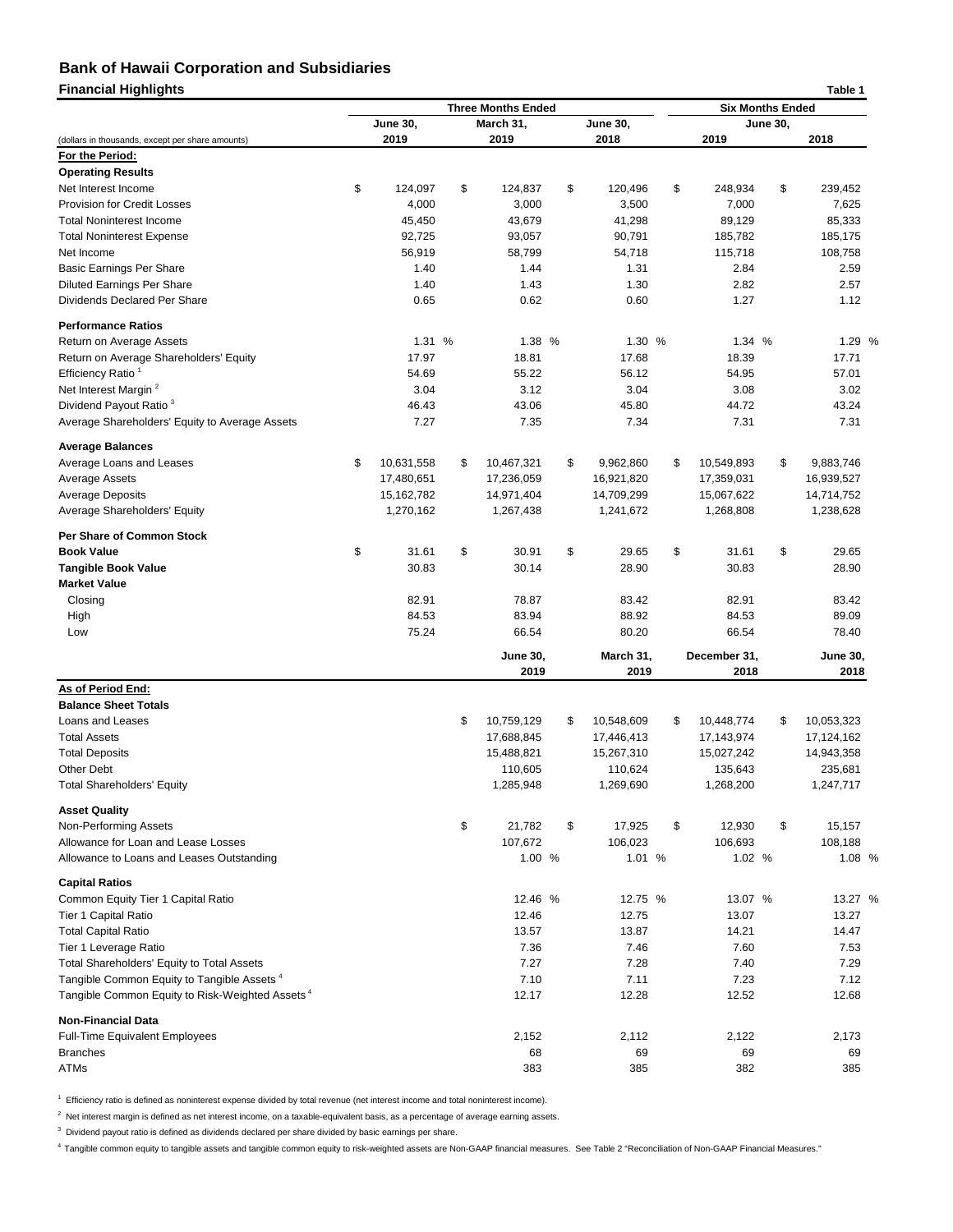## **Reconciliation of Non-GAAP Financial Measures Table 2**

| 000110111011011 01 11011 0771 1 1110110101 11100001100    |                     |                  |      |               | <b>TUDIC</b>     |
|-----------------------------------------------------------|---------------------|------------------|------|---------------|------------------|
|                                                           | <b>June 30,</b>     | March 31,        |      | December 31,  | <b>June 30,</b>  |
| (dollars in thousands)                                    | 2019                | 2019             |      | 2018          | 2018             |
|                                                           |                     |                  |      |               |                  |
| <b>Total Shareholders' Equity</b>                         | \$<br>1,285,948     | \$<br>1,269,690  | \$   | 1,268,200 \$  | 1,247,717        |
| Less: Goodwill                                            | 31,517              | 31,517           |      | 31,517        | 31,517           |
| <b>Tangible Common Equity</b>                             | \$<br>1,254,431     | \$<br>1,238,173  | \$   | 1,236,683     | \$<br>1,216,200  |
| <b>Total Assets</b>                                       | \$<br>17,688,845 \$ | 17,446,413       | - \$ | 17,143,974 \$ | 17, 124, 162     |
| Less: Goodwill                                            | 31,517              | 31,517           |      | 31,517        | 31,517           |
| <b>Tangible Assets</b>                                    | \$<br>17,657,328    | \$<br>17,414,896 | \$   | 17,112,457    | \$<br>17,092,645 |
| Risk-Weighted Assets, determined in accordance            |                     |                  |      |               |                  |
| with prescribed regulatory requirements                   | \$<br>10,309,085 \$ | 10,079,858       | \$   | 9,878,904     | \$<br>9,593,242  |
| <b>Total Shareholders' Equity to Total Assets</b>         | 7.27%               | 7.28%            |      | 7.40%         | 7.29%            |
| Tangible Common Equity to Tangible Assets (Non-GAAP)      | 7.10%               | 7.11%            |      | 7.23%         | 7.12%            |
| Tier 1 Capital Ratio                                      | 12.46%              | 12.75%           |      | 13.07%        | 13.27%           |
| Tangible Common Equity to Risk-Weighted Assets (Non-GAAP) | 12.17%              | 12.28%           |      | 12.52%        | 12.68%           |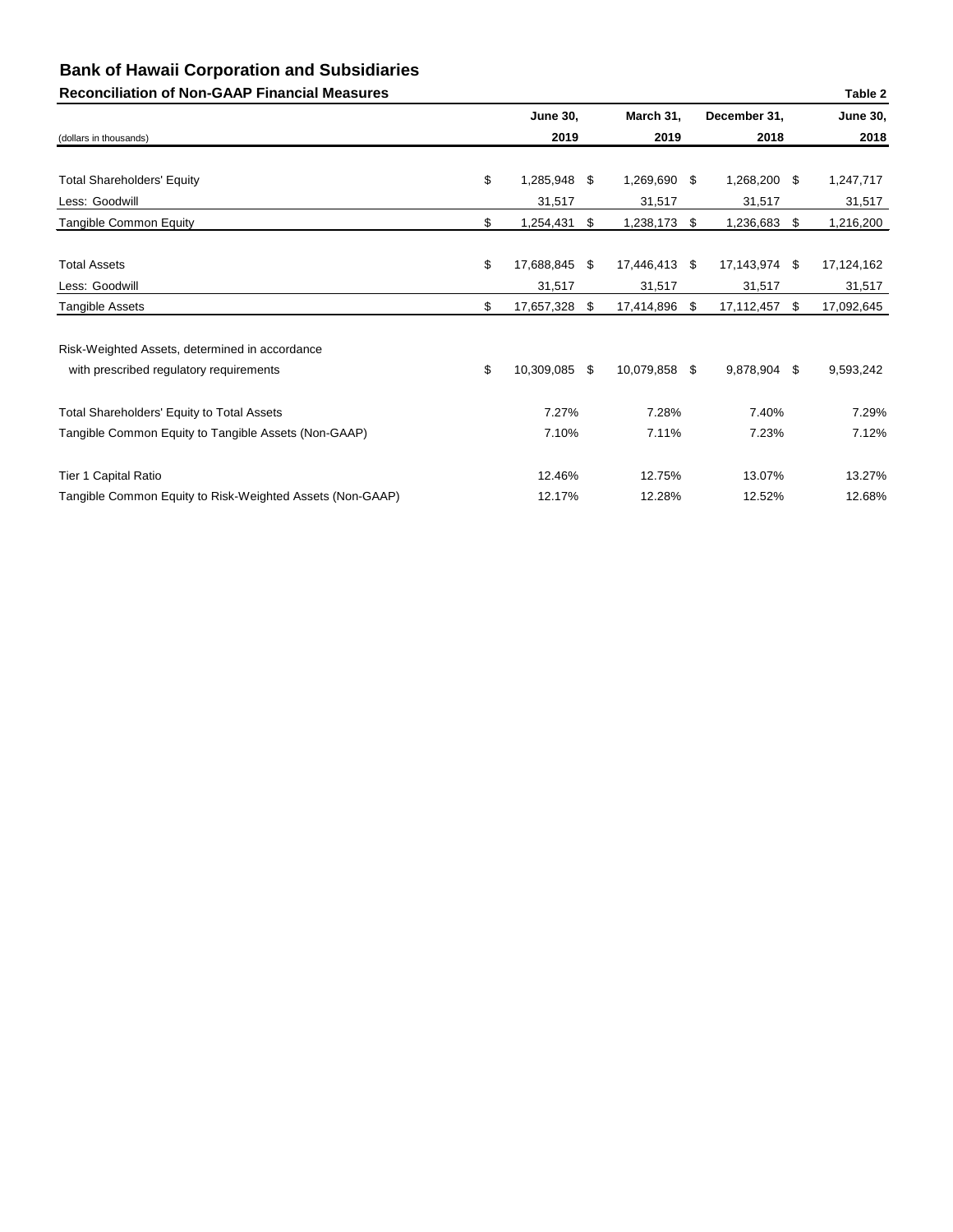## **Consolidated Statements of Income Table 3** and the statements of Income Table 3

|                                                       |                 |      | <b>Three Months Ended</b> |    |                 |                | <b>Six Months Ended</b> |      |            |
|-------------------------------------------------------|-----------------|------|---------------------------|----|-----------------|----------------|-------------------------|------|------------|
|                                                       | <b>June 30,</b> |      | March 31,                 |    | <b>June 30,</b> |                | <b>June 30,</b>         |      |            |
| (dollars in thousands, except per share amounts)      | 2019            |      | 2019                      |    | 2018            |                | 2019                    |      | 2018       |
| Interest Income                                       |                 |      |                           |    |                 |                |                         |      |            |
| Interest and Fees on Loans and Leases                 | \$<br>110,401   | \$   | 108,511                   | \$ | 101,311         | $\mathfrak{S}$ | 218,912                 | \$   | 198,945    |
| Income on Investment Securities                       |                 |      |                           |    |                 |                |                         |      |            |
| Available-for-Sale                                    | 15,072          |      | 13,432                    |    | 12,380          |                | 28,504                  |      | 24,521     |
| Held-to-Maturity                                      | 22,149          |      | 21,921                    |    | 20,711          |                | 44,070                  |      | 42,007     |
| Deposits                                              | 9               |      | 15                        |    | (4)             |                | 24                      |      | 14         |
| <b>Funds Sold</b>                                     | 730             |      | 1,444                     |    | 846             |                | 2,174                   |      | 1,603      |
| Other                                                 | 210             |      | 319                       |    | 341             |                | 529                     |      | 641        |
| <b>Total Interest Income</b>                          | 148,571         |      | 145,642                   |    | 135,585         |                | 294,213                 |      | 267,731    |
| Interest Expense                                      |                 |      |                           |    |                 |                |                         |      |            |
| Deposits                                              | 18,628          |      | 15,284                    |    | 9,459           |                | 33,912                  |      | 17,040     |
| Securities Sold Under Agreements to Repurchase        | 4,623           |      | 4,571                     |    | 4,617           |                | 9,194                   |      | 9,181      |
| <b>Funds Purchased</b>                                | 512             |      | 157                       |    | 83              |                | 669                     |      | 136        |
| Short-Term Borrowings                                 | 1               |      | 36                        |    | 13              |                | 37                      |      | 29         |
| <b>Other Debt</b>                                     | 710             |      | 757                       |    | 917             |                | 1,467                   |      | 1,893      |
| <b>Total Interest Expense</b>                         | 24,474          |      | 20,805                    |    | 15,089          |                | 45,279                  |      | 28,279     |
|                                                       |                 |      |                           |    |                 |                |                         |      |            |
| <b>Net Interest Income</b>                            | 124,097         |      | 124,837                   |    | 120,496         |                | 248,934                 |      | 239,452    |
| <b>Provision for Credit Losses</b>                    | 4,000           |      | 3,000                     |    | 3,500           |                | 7,000                   |      | 7,625      |
| Net Interest Income After Provision for Credit Losses | 120,097         |      | 121,837                   |    | 116,996         |                | 241,934                 |      | 231,827    |
| Noninterest Income                                    |                 |      |                           |    |                 |                |                         |      |            |
| <b>Trust and Asset Management</b>                     | 11,385          |      | 10,761                    |    | 11,356          |                | 22,146                  |      | 22,537     |
| Mortgage Banking                                      | 3,336           |      | 2,287                     |    | 2,179           |                | 5,623                   |      | 4,324      |
| Service Charges on Deposit Accounts                   | 7,283           |      | 7,364                     |    | 6,865           |                | 14,647                  |      | 13,994     |
| Fees, Exchange, and Other Service Charges             | 14,252          |      | 14,208                    |    | 14,400          |                | 28,460                  |      | 28,733     |
| Investment Securities Gains (Losses), Net             | (776)           |      | (835)                     |    | (1,702)         |                | (1,611)                 |      | (2,368)    |
| Annuity and Insurance                                 | 1,806           |      | 2,578                     |    | 1,847           |                | 4,384                   |      | 3,053      |
| Bank-Owned Life Insurance                             | 1,779           |      | 1,710                     |    | 1,796           |                | 3,489                   |      | 3,638      |
| Other                                                 | 6,385           |      | 5,606                     |    | 4,557           |                | 11,991                  |      | 11,422     |
| <b>Total Noninterest Income</b>                       | 45,450          |      | 43,679                    |    | 41,298          |                | 89,129                  |      | 85,333     |
| Noninterest Expense                                   |                 |      |                           |    |                 |                |                         |      |            |
| Salaries and Benefits                                 | 53,511          |      | 56,586                    |    | 52,148          |                | 110,097                 |      | 106,570    |
| Net Occupancy                                         | 8,579           |      | 7,594                     |    | 8,588           |                | 16,173                  |      | 17,122     |
| Net Equipment                                         | 6,895           |      | 6,833                     |    | 5,845           |                | 13,728                  |      | 11,372     |
| Data Processing                                       | 4,727           |      | 4,526                     |    | 4,563           |                | 9,253                   |      | 8,454      |
| <b>Professional Fees</b>                              | 2,177           |      | 2,453                     |    | 2,546           |                | 4,630                   |      | 5,319      |
| <b>FDIC Insurance</b>                                 | 1,290           |      | 1,269                     |    | 2,182           |                | 2,559                   |      | 4,339      |
| Other                                                 | 15,546          |      | 13,796                    |    | 14,919          |                | 29,342                  |      | 31,999     |
| <b>Total Noninterest Expense</b>                      | 92,725          |      | 93,057                    |    | 90,791          |                | 185,782                 |      | 185,175    |
| Income Before Provision for Income Taxes              | 72,822          |      | 72,459                    |    | 67,503          |                | 145,281                 |      | 131,985    |
| Provision for Income Taxes                            | 15,903          |      | 13,660                    |    | 12,785          |                | 29,563                  |      | 23,227     |
| <b>Net Income</b>                                     | \$<br>56,919    | - \$ | 58,799                    | \$ | 54,718          | \$             | 115,718                 | - \$ | 108,758    |
| <b>Basic Earnings Per Share</b>                       | \$<br>1.40      | -\$  | 1.44                      | S. | 1.31            | \$             | 2.84                    | \$   | 2.59       |
| <b>Diluted Earnings Per Share</b>                     | \$<br>1.40      | -\$  | 1.43                      | \$ | 1.30            | \$             | 2.82                    | -\$  | 2.57       |
| Dividends Declared Per Share                          | \$<br>0.65      | \$   | 0.62                      | \$ | 0.60            | \$             | $1.27$ \$               |      | 1.12       |
| <b>Basic Weighted Average Shares</b>                  | 40,541,594      |      | 40,938,318                |    | 41,884,221      |                | 40,738,772              |      | 41,960,743 |
| <b>Diluted Weighted Average Shares</b>                | 40,769,767      |      | 41,213,453                |    | 42,152,200      |                | 40,988,001              |      | 42,252,900 |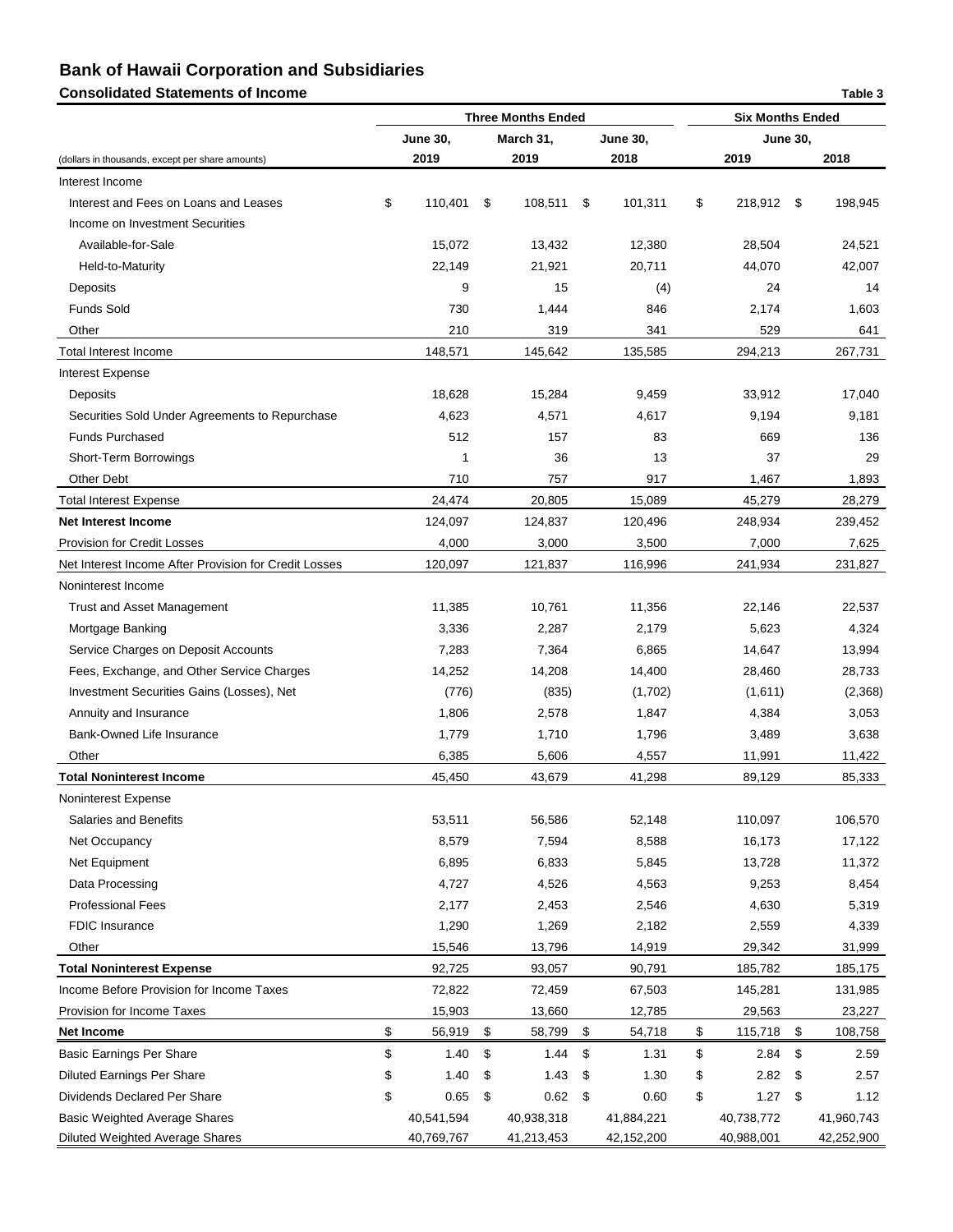# **Consolidated Statements of Comprehensive Income**

|                                                        |                 |      | <b>Three Months Ended</b> |     | <b>Six Months Ended</b> |   |                 |     |           |
|--------------------------------------------------------|-----------------|------|---------------------------|-----|-------------------------|---|-----------------|-----|-----------|
|                                                        | <b>June 30,</b> |      | March 31,                 |     | <b>June 30,</b>         |   | <b>June 30,</b> |     |           |
| (dollars in thousands)                                 | 2019            |      | 2019                      |     | 2018                    |   | 2019            |     | 2018      |
| Net Income                                             | \$<br>56,919    | - \$ | 58,799                    | \$  | 54,718                  | S | 115,718         | -SS | 108,758   |
| Other Comprehensive Income (Loss), Net of Tax:         |                 |      |                           |     |                         |   |                 |     |           |
| Net Unrealized Gains (Losses) on Investment Securities | 16,209          |      | 6,919                     |     | (2,974)                 |   | 23,128          |     | (12,095)  |
| Defined Benefit Plans                                  | 245             |      | 246                       |     | 216                     |   | 491             |     | 432       |
| Other Comprehensive Income (Loss)                      | 16,454          |      | 7,165                     |     | (2,758)                 |   | 23,619          |     | (11, 663) |
| Comprehensive Income                                   | 73,373          |      | 65,964                    | \$. | 51,960                  |   | 139,337         |     | 97,095    |

**Table 4**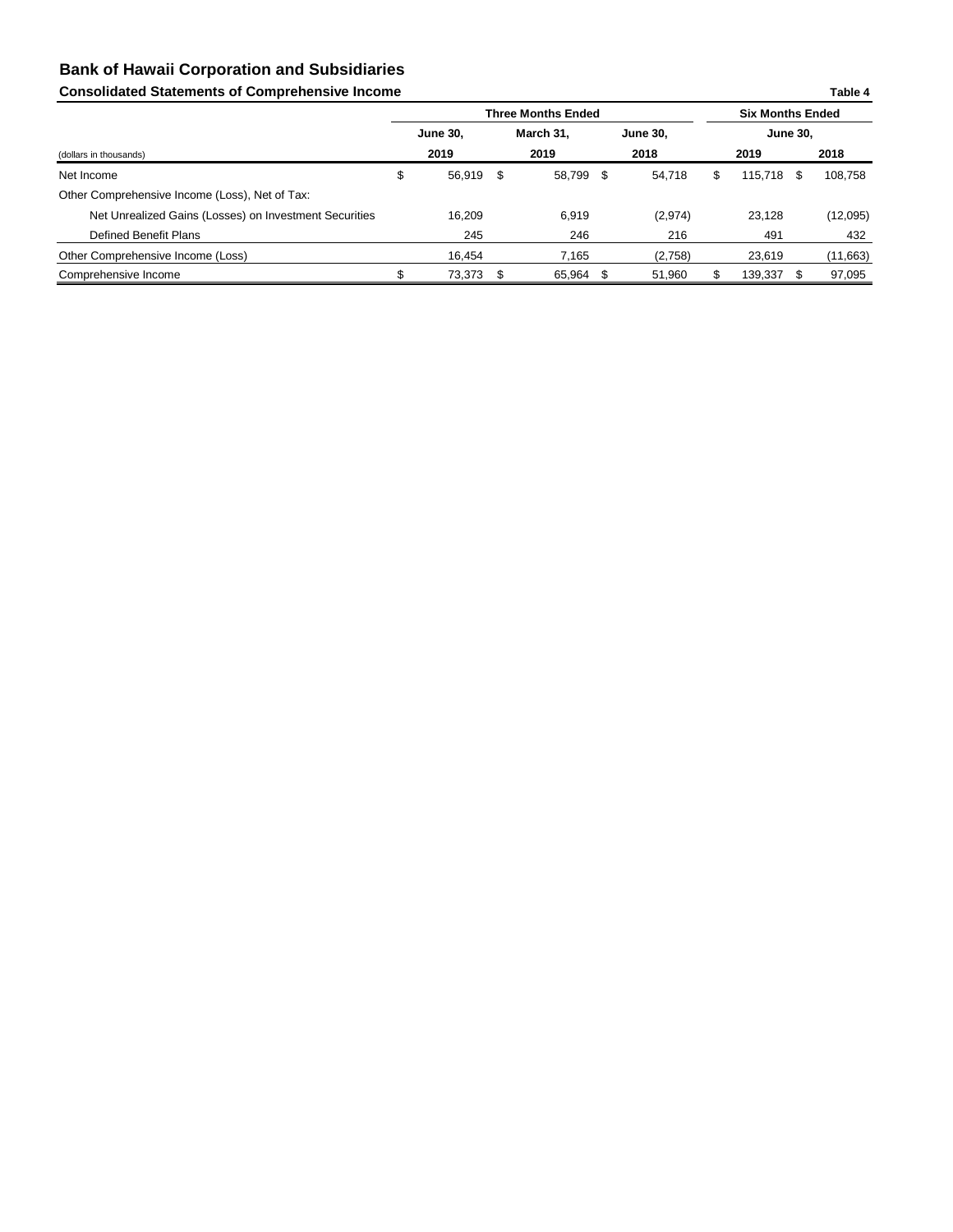# **Consolidated Statements of Condition Table 5**

| Consolidated Statements of Condition                                                                                                                         |                                                           |                                                     |                                                  | <b>Laple 5</b>                                           |
|--------------------------------------------------------------------------------------------------------------------------------------------------------------|-----------------------------------------------------------|-----------------------------------------------------|--------------------------------------------------|----------------------------------------------------------|
| (dollars in thousands)                                                                                                                                       | <b>June 30,</b><br>2019                                   | March 31,<br>2019                                   | December 31,<br>2018                             | <b>June 30,</b><br>2018                                  |
| <b>Assets</b>                                                                                                                                                |                                                           |                                                     |                                                  |                                                          |
| Interest-Bearing Deposits in Other Banks                                                                                                                     | \$<br>3,859                                               | 3,550<br>\$                                         | \$<br>3,028                                      | \$<br>3,524                                              |
| <b>Funds Sold</b>                                                                                                                                            | 204,340                                                   | 243,867                                             | 198,860                                          | 361,933                                                  |
| <b>Investment Securities</b>                                                                                                                                 |                                                           |                                                     |                                                  |                                                          |
| Available-for-Sale                                                                                                                                           | 2,649,949                                                 | 1,859,256                                           | 2,007,942                                        | 2,092,870                                                |
| Held-to-Maturity (Fair Value of \$2,973,229; \$3,637,496; \$3,413,994; and \$3,500,497)                                                                      | 2,959,611                                                 | 3,668,811                                           | 3,482,092                                        | 3,595,891                                                |
| Loans Held for Sale                                                                                                                                          | 22,706                                                    | 17,909                                              | 10,987                                           | 16,025                                                   |
| Loans and Leases                                                                                                                                             | 10,759,129                                                | 10,548,609                                          | 10,448,774                                       | 10,053,323                                               |
| Allowance for Loan and Lease Losses                                                                                                                          | (107, 672)                                                | (106, 023)                                          | (106, 693)                                       | (108, 188)                                               |
| Net Loans and Leases                                                                                                                                         | 10,651,457                                                | 10,442,586                                          | 10,342,081                                       | 9,945,135                                                |
| <b>Total Earning Assets</b>                                                                                                                                  | 16,491,922                                                | 16,235,979                                          | 16,044,990                                       | 16,015,378                                               |
| Cash and Due from Banks                                                                                                                                      | 282,164                                                   | 293,871                                             | 324,081                                          | 312,303                                                  |
| Premises and Equipment, Net                                                                                                                                  | 169,671                                                   | 159,344                                             | 151,837                                          | 142,791                                                  |
| <b>Operating Lease Right-of-Use Assets</b>                                                                                                                   | 103,336                                                   | 104,166                                             |                                                  |                                                          |
| <b>Accrued Interest Receivable</b>                                                                                                                           | 49,726                                                    | 52,820                                              | 51,230                                           | 50,594                                                   |
| <b>Foreclosed Real Estate</b>                                                                                                                                | 2,737                                                     | 3,225                                               | 1,356                                            | 2,926                                                    |
| <b>Mortgage Servicing Rights</b>                                                                                                                             | 24,233                                                    | 24,149                                              | 24,310                                           | 24,583                                                   |
| Goodwill                                                                                                                                                     | 31,517                                                    | 31,517                                              | 31,517                                           | 31,517                                                   |
| Bank-Owned Life Insurance                                                                                                                                    | 285,295                                                   | 285,155                                             | 283,771                                          | 281,018                                                  |
| <b>Other Assets</b>                                                                                                                                          | 248,244                                                   | 256,187                                             | 230,882                                          | 263,052                                                  |
| <b>Total Assets</b>                                                                                                                                          | \$<br>17,688,845                                          | 17,446,413 \$<br>- \$                               | 17,143,974                                       | 17,124,162<br>- \$                                       |
| <b>Liabilities</b><br>Deposits<br>Noninterest-Bearing Demand<br>Interest-Bearing Demand<br>Savings<br>Time                                                   | \$<br>4,528,251 \$<br>3,033,066<br>6,004,528<br>1,922,976 | 4,595,915 \$<br>2,961,444<br>5,946,881<br>1,763,070 | 4,739,596<br>3,002,925<br>5,539,199<br>1,745,522 | - \$<br>4,729,203<br>3,111,069<br>5,389,763<br>1,713,323 |
| <b>Total Deposits</b>                                                                                                                                        | 15,488,821                                                | 15,267,310                                          | 15,027,242                                       | 14,943,358                                               |
| Short-Term Borrowings                                                                                                                                        |                                                           |                                                     | 199                                              | 330                                                      |
| Securities Sold Under Agreements to Repurchase                                                                                                               | 504,299                                                   | 504,299                                             | 504,296                                          | 504,193                                                  |
| Other Debt                                                                                                                                                   | 110,605                                                   | 110,624                                             | 135,643                                          | 235,681                                                  |
| <b>Operating Lease Liabilities</b>                                                                                                                           | 110,483                                                   | 111,230                                             |                                                  |                                                          |
| <b>Retirement Benefits Payable</b>                                                                                                                           | 40,047                                                    | 40,343                                              | 40,494                                           | 36,730                                                   |
| <b>Accrued Interest Payable</b>                                                                                                                              | 9,454                                                     | 8,474                                               | 8,253                                            | 7,395                                                    |
| Taxes Payable and Deferred Taxes                                                                                                                             | 21,337                                                    | 29,935                                              | 19,736                                           | 15,136                                                   |
| <b>Other Liabilities</b>                                                                                                                                     | 117,851                                                   | 104,508                                             | 139,911                                          | 133,622                                                  |
| <b>Total Liabilities</b>                                                                                                                                     | 16,402,897                                                | 16,176,723                                          | 15,875,774                                       | 15,876,445                                               |
| <b>Shareholders' Equity</b>                                                                                                                                  |                                                           |                                                     |                                                  |                                                          |
| Common Stock (\$.01 par value; authorized 500,000,000 shares;                                                                                                |                                                           |                                                     |                                                  |                                                          |
| issued / outstanding: June 30, 2019 - 58, 175, 367 / 40, 687, 719;                                                                                           |                                                           |                                                     |                                                  |                                                          |
| March 31, 2019 - 58,166,535 / 41,078,688; December 31, 2018 - 58,063,689 / 41,499,898;                                                                       |                                                           |                                                     |                                                  |                                                          |
| and June 30, 2018 - 58,070,285 / 42,084,066)                                                                                                                 | 579                                                       | 578                                                 | 577                                              | 577                                                      |
| <b>Capital Surplus</b>                                                                                                                                       | 577,346                                                   | 574,594                                             | 571,704                                          | 566,436                                                  |
| Accumulated Other Comprehensive Loss                                                                                                                         | (27, 424)                                                 | (43, 878)                                           | (51, 043)                                        | (53, 855)                                                |
| <b>Retained Earnings</b>                                                                                                                                     | 1,704,993                                                 | 1,674,264                                           | 1,641,314                                        | 1,581,168                                                |
| Treasury Stock, at Cost (Shares: June 30, 2019 - 17,487,648; March 31, 2019 - 17,087,847;<br>December 31, 2018 - 16,563,791; and June 30, 2018 - 15,986,219) | (969, 546)                                                | (935, 868)                                          | (894, 352)                                       | (846, 609)                                               |
| <b>Total Shareholders' Equity</b>                                                                                                                            | 1,285,948                                                 | 1,269,690                                           | 1,268,200                                        | 1,247,717                                                |
| <b>Total Liabilities and Shareholders' Equity</b>                                                                                                            | 17,688,845 \$<br>\$                                       | 17,446,413 \$                                       | 17,143,974 \$                                    | 17,124,162                                               |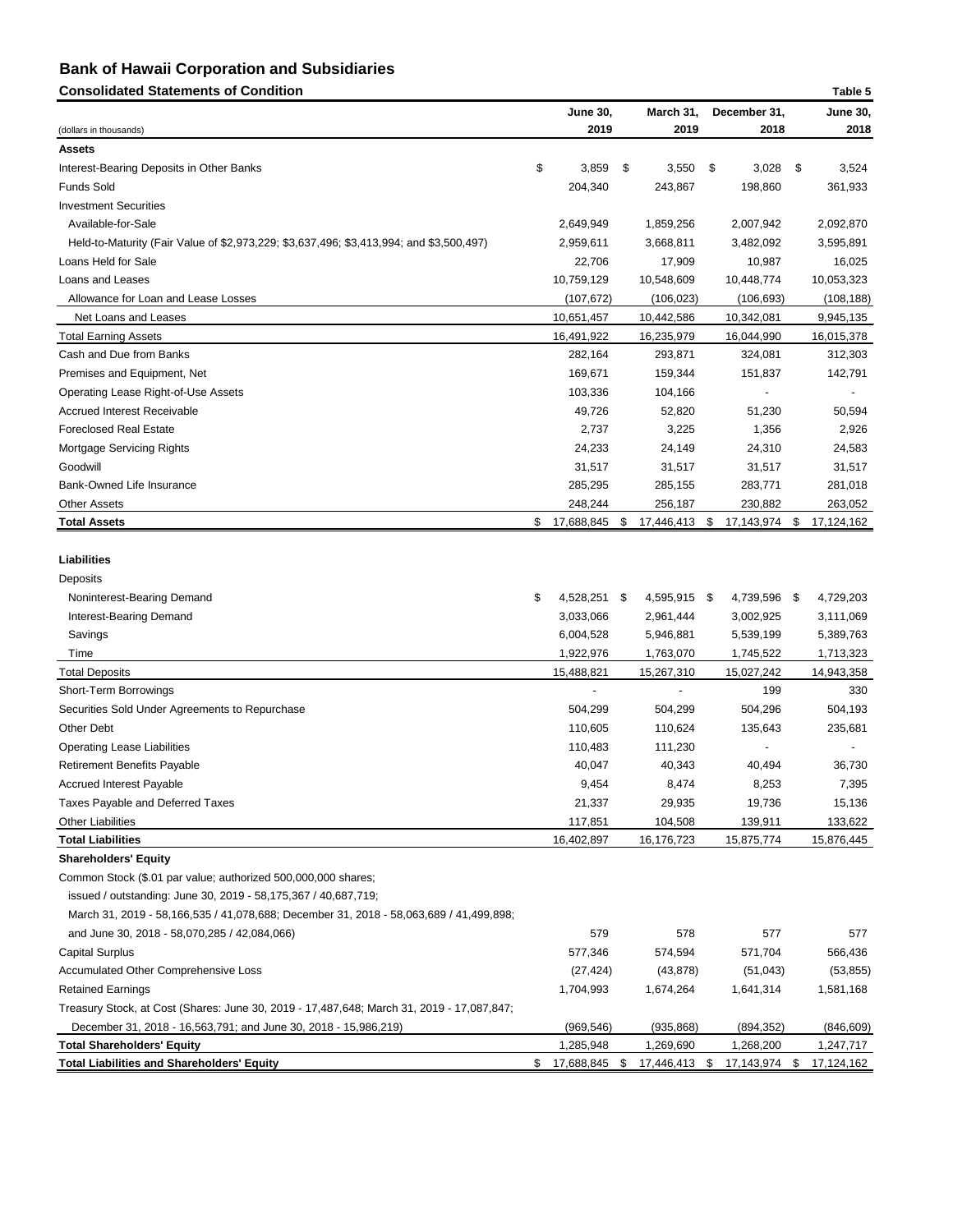**Consolidated Statements of Shareholders' Equity Consolidated Statements of Shareholders' Equity** Table 6

|                                                   |                      |                |                |                | Accum.   |                          |                  |              |
|---------------------------------------------------|----------------------|----------------|----------------|----------------|----------|--------------------------|------------------|--------------|
|                                                   |                      |                |                |                | Other    |                          |                  |              |
|                                                   |                      |                |                |                | Compre-  |                          |                  |              |
|                                                   |                      |                |                |                | hensive  |                          |                  |              |
|                                                   | <b>Common Shares</b> | <b>Common</b>  | <b>Capital</b> |                | Income   | <b>Retained</b>          | <b>Treasury</b>  |              |
| (dollars in thousands)                            | Outstanding          | <b>Stock</b>   | <b>Surplus</b> |                | (Loss)   | <b>Earnings</b>          | <b>Stock</b>     | <b>Total</b> |
| Balance as of December 31, 2018                   | 41,499,898           | \$<br>577      | \$<br>571,704  | \$             |          | $(51,043)$ \$ 1,641,314  | \$<br>(894, 352) | \$1,268,200  |
| Net Income                                        |                      |                |                |                |          | 115,718                  |                  | 115,718      |
| Other Comprehensive Income                        |                      |                |                |                | 23,619   |                          |                  | 23,619       |
| Share-Based Compensation                          |                      |                | 4,438          |                |          |                          |                  | 4,438        |
| Common Stock Issued under Purchase and Equity     |                      |                |                |                |          |                          |                  |              |
| <b>Compensation Plans</b>                         | 174,709              | $\overline{c}$ | 1,204          |                |          | 162                      | 2,981            | 4,349        |
| Common Stock Repurchased                          | (986, 888)           |                |                |                |          |                          | (78, 175)        | (78, 175)    |
| Cash Dividends Declared (\$1.27 per share)        |                      |                |                |                |          | (52, 201)                |                  | (52, 201)    |
| Balance as of June 30, 2019                       | 40,687,719           | \$<br>579      | \$577,346      | $\mathfrak{S}$ |          | $(27, 424)$ \$ 1,704,993 | \$<br>(969, 546) | \$1,285,948  |
|                                                   |                      |                |                |                |          |                          |                  |              |
| Balance as of December 31, 2017                   | 42,401,443           | \$<br>576      | \$<br>561,161  | \$             |          | $(34,715)$ \$ 1,512,218  | \$<br>(807, 372) | \$1,231,868  |
| Net Income                                        |                      |                |                |                |          | 108,758                  |                  | 108,758      |
| <b>Other Comprehensive Loss</b>                   |                      |                |                |                | (11,663) |                          |                  | (11,663)     |
| Reclassification of the Income Tax Effects of the |                      |                |                |                |          |                          |                  |              |
| Tax Cuts and Jobs Act from AOCI                   |                      |                |                |                | (7, 477) | 7,477                    |                  |              |
| Share-Based Compensation                          |                      |                | 4,055          |                |          |                          |                  | 4,055        |
| Common Stock Issued under Purchase and Equity     |                      |                |                |                |          |                          |                  |              |
| <b>Compensation Plans</b>                         | 179,644              | 1              | 1,220          |                |          | 166                      | 2,992            | 4,379        |
| Common Stock Repurchased                          | (497, 021)           |                |                |                |          |                          | (42, 229)        | (42, 229)    |
| Cash Dividends Declared (\$1.12 per share)        |                      |                |                |                |          | (47, 451)                |                  | (47, 451)    |
| Balance as of June 30, 2018                       | 42,084,066           | \$<br>577      | \$566,436      | $\mathfrak{S}$ |          | $(53,855)$ \$ 1,581,168  | \$<br>(846, 609) | \$1,247,717  |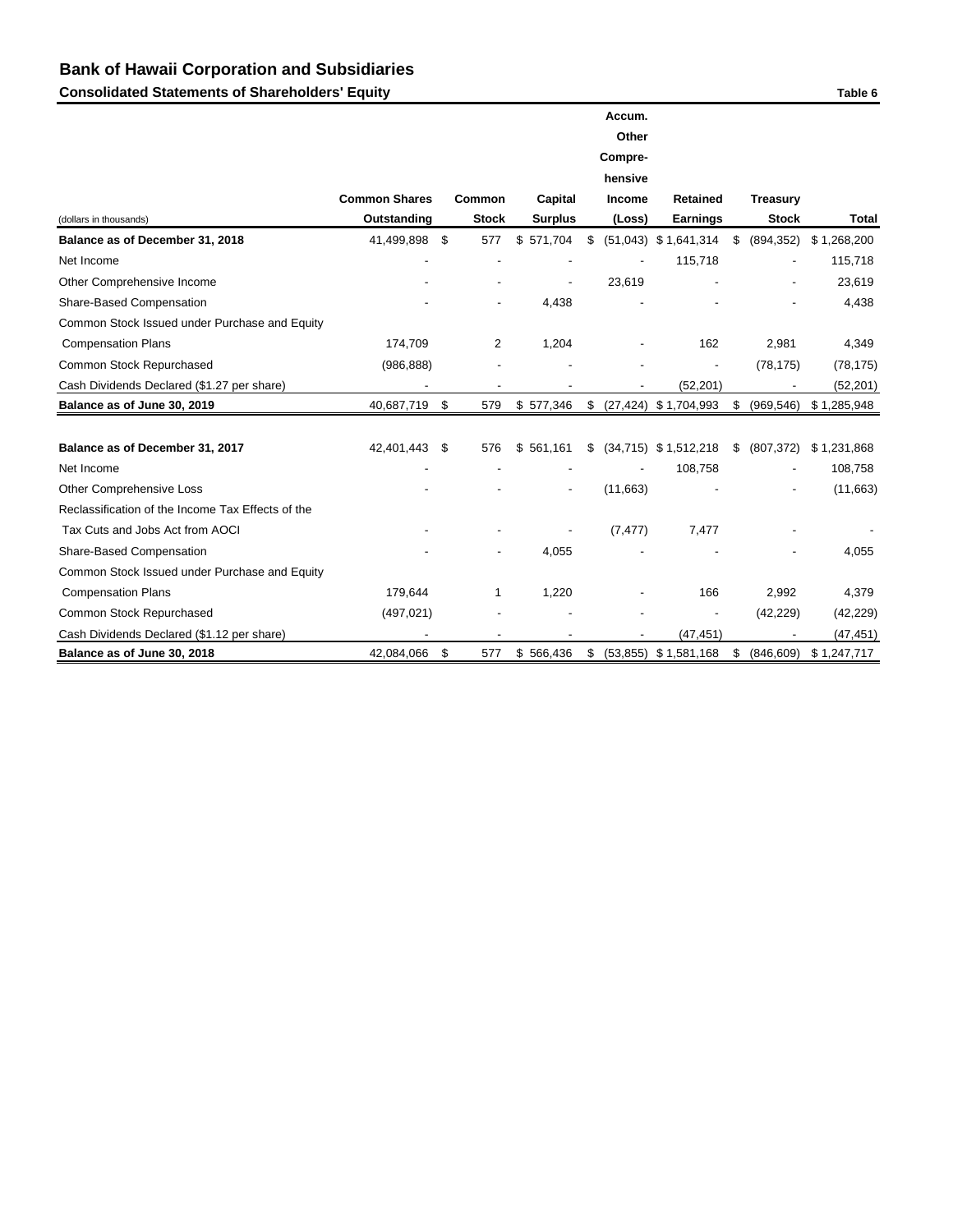#### Average Balances and Interest Rates - Taxable-Equivalent Basis **Table 7a** and the Table 7a

|                                                   |                | <b>Three Months Ended</b><br>June 30, 2019 |        |      |                   | <b>Three Months Ended</b><br>March 31, 2019 |        |       | <b>Three Months Ended</b><br>June 30, 2018 |                |            |  |  |
|---------------------------------------------------|----------------|--------------------------------------------|--------|------|-------------------|---------------------------------------------|--------|-------|--------------------------------------------|----------------|------------|--|--|
|                                                   | Average        | Income/                                    | Yield/ |      | Average           | Income/                                     | Yield/ |       | Average                                    | Income/        | Yield/     |  |  |
| (dollars in millions)                             | <b>Balance</b> | <b>Expense</b>                             | Rate   |      | <b>Balance</b>    | <b>Expense</b>                              | Rate   |       | <b>Balance</b>                             | <b>Expense</b> | Rate       |  |  |
| <b>Earning Assets</b>                             |                |                                            |        |      |                   |                                             |        |       |                                            |                |            |  |  |
| Interest-Bearing Deposits in Other Banks          | \$<br>2.9      | \$<br>$\overline{\phantom{a}}$             | 1.25%  |      | $3.0 \, \text{S}$ | $\overline{\phantom{0}}$                    |        | 2.05% | 2.9                                        | $\mathcal{S}$  | $(0.52)$ % |  |  |
| <b>Funds Sold</b>                                 | 123.6          | 0.8                                        | 2.34   |      | 241.6             | 1.5                                         | 2.39   |       | 185.2                                      | 0.8            | 1.81       |  |  |
| <b>Investment Securities</b>                      |                |                                            |        |      |                   |                                             |        |       |                                            |                |            |  |  |
| Available-for-Sale                                |                |                                            |        |      |                   |                                             |        |       |                                            |                |            |  |  |
| Taxable                                           | 2,004.3        | 14.3                                       | 2.87   |      | 1,595.8           | 11.5                                        | 2.90   |       | 1,564.5                                    | 9.2            | 2.35       |  |  |
| Non-Taxable                                       | 86.8           | 0.9                                        | 4.15   |      | 279.1             | 2.4                                         | 3.45   |       | 583.6                                      | 4.0            | 2.78       |  |  |
| Held-to-Maturity                                  |                |                                            |        |      |                   |                                             |        |       |                                            |                |            |  |  |
| Taxable                                           | 3,358.0        | 21.0                                       | 2.50   |      | 3,373.5           | 20.5                                        | 2.43   |       | 3,471.7                                    | 19.2           | 2.22       |  |  |
| Non-Taxable                                       | 193.0          | 1.5                                        | 3.08   |      | 234.1             | 1.8                                         | 3.15   |       | 237.1                                      | 1.9            | 3.17       |  |  |
| <b>Total Investment Securities</b>                | 5,642.1        | 37.7                                       | 2.68   |      | 5,482.5           | 36.2                                        | 2.65   |       | 5,856.9                                    | 34.3           | 2.35       |  |  |
| Loans Held for Sale                               | 18.7           | 0.2                                        | 4.05   |      | 12.4              | 0.1                                         | 4.35   |       | 14.8                                       | 0.2            | 4.44       |  |  |
| Loans and Leases <sup>1</sup>                     |                |                                            |        |      |                   |                                             |        |       |                                            |                |            |  |  |
| Commercial and Industrial                         | 1,385.7        | 14.9                                       | 4.31   |      | 1,357.8           | 15.3                                        | 4.57   |       | 1,307.6                                    | 12.8           | 3.92       |  |  |
| <b>Commercial Mortgage</b>                        | 2,386.3        | 25.9                                       | 4.35   |      | 2,310.4           | 24.9                                        | 4.36   |       | 2,123.5                                    | 21.9           | 4.13       |  |  |
| Construction                                      | 125.3          | 1.7                                        | 5.51   |      | 150.4             | 1.9                                         | 5.08   |       | 183.4                                      | 2.2            | 4.82       |  |  |
| <b>Commercial Lease Financing</b>                 | 159.9          | 1.0                                        | 2.49   |      | 160.9             | 0.9                                         | 2.28   |       | 179.4                                      | 1.0            | 2.24       |  |  |
| <b>Residential Mortgage</b>                       | 3,730.4        | 36.0                                       | 3.87   |      | 3,680.2           | 35.5                                        | 3.86   |       | 3,526.9                                    | 33.6           | 3.81       |  |  |
| Home Equity                                       | 1,694.9        | 16.2                                       | 3.83   |      | 1,690.0           | 16.1                                        | 3.87   |       | 1,612.7                                    | 15.1           | 3.76       |  |  |
| Automobile                                        | 688.5          | 6.2                                        | 3.62   |      | 668.2             | 6.0                                         | 3.66   |       | 573.6                                      | 5.7            | 3.97       |  |  |
| Other <sup>2</sup>                                | 460.6          | 8.4                                        | 7.33   |      | 449.4             | 7.9                                         | 7.13   |       | 455.8                                      | 8.9            | 7.86       |  |  |
| <b>Total Loans and Leases</b>                     | 10,631.6       | 110.3                                      | 4.16   |      | 10,467.3          | 108.5                                       | 4.18   |       | 9,962.9                                    | 101.2          | 4.07       |  |  |
| Other                                             | 35.0           | 0.2                                        | 2.40   |      | 35.5              | 0.3                                         | 3.60   |       | 39.8                                       | 0.4            | 3.43       |  |  |
| Total Earning Assets <sup>3</sup>                 | 16,453.9       | 149.2                                      | 3.63   |      | 16,242.3          | 146.6                                       | 3.64   |       | 16,062.5                                   | 136.9          | 3.41       |  |  |
| Cash and Due from Banks                           | 241.6          |                                            |        |      | 240.8             |                                             |        |       | 251.0                                      |                |            |  |  |
| <b>Other Assets</b>                               | 785.2          |                                            |        |      | 753.0             |                                             |        |       | 608.3                                      |                |            |  |  |
| <b>Total Assets</b>                               | \$17,480.7     |                                            |        |      | \$17,236.1        |                                             |        |       | \$16,921.8                                 |                |            |  |  |
| <b>Interest-Bearing Liabilities</b>               |                |                                            |        |      |                   |                                             |        |       |                                            |                |            |  |  |
| <b>Interest-Bearing Deposits</b>                  |                |                                            |        |      |                   |                                             |        |       |                                            |                |            |  |  |
| Demand                                            | \$<br>2,902.5  | 1.4                                        | 0.19   | \$   | 2,939.9           | 1.5                                         | 0.20   | \$    | 2,969.8                                    | 1.2            | 0.16       |  |  |
| Savings                                           | 6,002.0        | 8.9                                        | 0.60   |      | 5,760.8           | 6.7                                         | 0.47   |       | 5,392.2                                    | 3.1            | 0.23       |  |  |
| Time                                              | 1,866.6        | 8.3                                        | 1.79   |      | 1,703.4           | 7.1                                         | 1.69   |       | 1,705.7                                    | 5.2            | 1.21       |  |  |
| <b>Total Interest-Bearing Deposits</b>            | 10,771.1       | 18.6                                       | 0.69   |      | 10,404.1          | 15.3                                        | 0.60   |       | 10,067.7                                   | 9.5            | 0.38       |  |  |
| <b>Short-Term Borrowings</b>                      | 82.3           | 0.5                                        | 2.46   |      | 31.1              | 0.2                                         | 2.49   |       | 21.0                                       | 0.1            | 1.80       |  |  |
| Securities Sold Under Agreements to Repurchase    | 504.3          | 4.7                                        | 3.63   |      | 504.3             | 4.6                                         | 3.63   |       | 505.1                                      | 4.6            | 3.62       |  |  |
| Other Debt                                        | 110.6          | 0.7                                        | 2.57   |      | 120.0             | 0.7                                         | 2.55   |       | 235.7                                      | 0.9            | 1.56       |  |  |
| <b>Total Interest-Bearing Liabilities</b>         | 11,468.3       | 24.5                                       | 0.85   |      | 11,059.5          | 20.8                                        | 0.76   |       | 10,829.5                                   | 15.1           | 0.56       |  |  |
| <b>Net Interest Income</b>                        |                | 124.7<br>\$                                |        |      |                   | \$<br>125.8                                 |        |       |                                            | \$<br>121.8    |            |  |  |
| <b>Interest Rate Spread</b>                       |                |                                            | 2.78   | %    |                   |                                             | 2.88   | $\%$  |                                            |                | 2.85       |  |  |
| Net Interest Margin                               |                |                                            | 3.04   | $\%$ |                   |                                             | 3.12   | %     |                                            |                | 3.04       |  |  |
| Noninterest-Bearing Demand Deposits               | 4,391.7        |                                            |        |      | 4,567.3           |                                             |        |       | 4,641.6                                    |                |            |  |  |
| <b>Other Liabilities</b>                          | 350.5          |                                            |        |      | 341.9             |                                             |        |       | 209.0                                      |                |            |  |  |
| Shareholders' Equity                              | 1,270.2        |                                            |        |      | 1,267.4           |                                             |        |       | 1,241.7                                    |                |            |  |  |
| <b>Total Liabilities and Shareholders' Equity</b> | \$17,480.7     |                                            |        |      | \$17,236.1        |                                             |        |       | \$16,921.8                                 |                |            |  |  |

<sup>1</sup> Non-performing loans and leases are included in the respective average loan and lease balances. Income, if any, on such loans and leases is recognized on a cash basis.

 $2$  Comprised of other consumer revolving credit, installment, and consumer lease financing.

 $^3$  Interest income includes taxable-equivalent basis adjustments, based upon a federal statutory tax rate of 21%, of \$601,000, \$981,000, and \$1,298,000

for the three months ended June 30, 2019, March 31, 2019, and June 30, 2018, respectively.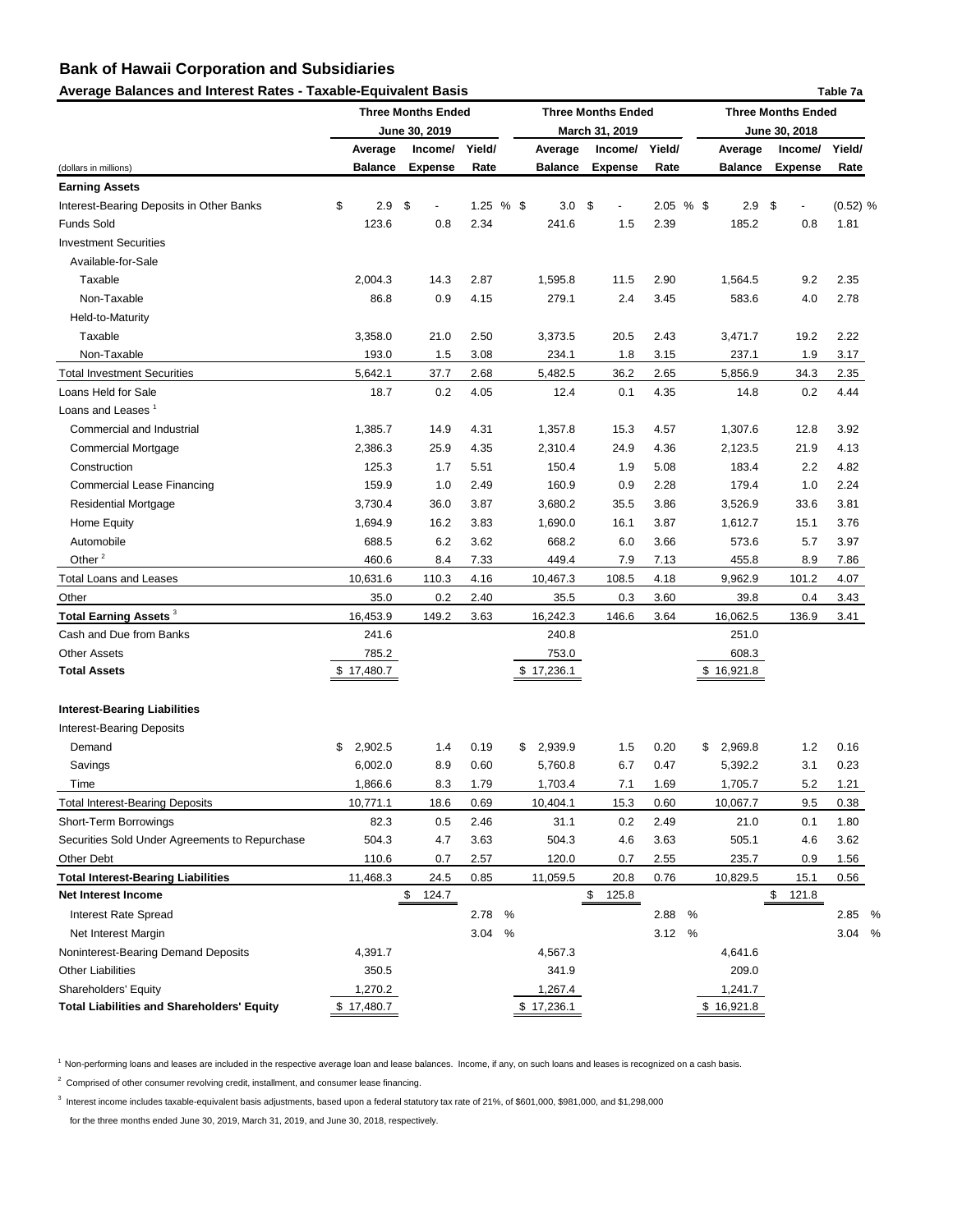## Average Balances and Interest Rates - Taxable-Equivalent Basis **Table 7b Table 7b** Table 7b

|                                                   |    | <b>Six Months Ended</b> |                     |           |    | <b>Six Months Ended</b> |                          |        |  |  |  |
|---------------------------------------------------|----|-------------------------|---------------------|-----------|----|-------------------------|--------------------------|--------|--|--|--|
|                                                   |    |                         | June 30, 2019       |           |    | June 30, 2018           |                          |        |  |  |  |
|                                                   |    | Average                 | Income/             | Yield/    |    | Average                 | Income/                  | Yield/ |  |  |  |
| (dollars in millions)                             |    | <b>Balance</b>          | <b>Expense</b>      | Rate      |    | <b>Balance</b>          | <b>Expense</b>           | Rate   |  |  |  |
| <b>Earning Assets</b>                             |    |                         |                     |           |    |                         |                          |        |  |  |  |
| Interest-Bearing Deposits in Other Banks          | \$ | 2.9<br>$\sqrt{3}$       | $\blacksquare$      | 1.65 %    | \$ | $2.9$ \$                | $\overline{\phantom{0}}$ | 0.94 % |  |  |  |
| <b>Funds Sold</b>                                 |    | 182.3                   | 2.2                 | 2.37      |    | 194.9                   | 1.6                      | 1.64   |  |  |  |
| <b>Investment Securities</b>                      |    |                         |                     |           |    |                         |                          |        |  |  |  |
| Available-for-Sale                                |    |                         |                     |           |    |                         |                          |        |  |  |  |
| Taxable                                           |    | 1,801.2                 | 25.9                | 2.88      |    | 1,579.7                 | 18.0                     | 2.29   |  |  |  |
| Non-Taxable                                       |    | 182.5                   | 3.3                 | 3.63      |    | 594.1                   | 8.2                      | 2.76   |  |  |  |
| Held-to-Maturity                                  |    |                         |                     |           |    |                         |                          |        |  |  |  |
| Taxable                                           |    | 3,365.7                 | 41.5                | 2.46      |    | 3,551.0                 | 39.0                     | 2.20   |  |  |  |
| Non-Taxable                                       |    | 213.4                   | 3.3                 | 3.12      |    | 237.6                   | 3.8                      | 3.17   |  |  |  |
| <b>Total Investment Securities</b>                |    | 5,562.8                 | 74.0                | 2.66      |    | 5,962.4                 | 69.0                     | 2.32   |  |  |  |
| Loans Held for Sale                               |    | 15.6                    | 0.3                 | 4.16      |    | 14.5                    | 0.3                      | 4.11   |  |  |  |
| Loans and Leases <sup>1</sup>                     |    |                         |                     |           |    |                         |                          |        |  |  |  |
| Commercial and Industrial                         |    | 1,371.8                 | 30.2                | 4.43      |    | 1,294.3                 | 24.6                     | 3.83   |  |  |  |
| <b>Commercial Mortgage</b>                        |    | 2,348.6                 | 50.7                | 4.36      |    | 2,110.0                 | 42.4                     | 4.06   |  |  |  |
| Construction                                      |    | 137.8                   | 3.6                 | 5.27      |    | 186.4                   | 4.3                      | 4.63   |  |  |  |
| <b>Commercial Lease Financing</b>                 |    | 160.4                   | 1.9                 | 2.38      |    | 179.5                   | 2.0                      | 2.22   |  |  |  |
| <b>Residential Mortgage</b>                       |    | 3,705.4                 | 71.5                | 3.86      |    | 3,502.6                 | 66.9                     | 3.82   |  |  |  |
| Home Equity                                       |    | 1,692.5                 | 32.3                | 3.85      |    | 1,604.1                 | 29.7                     | 3.73   |  |  |  |
| Automobile                                        |    | 678.4                   | 12.3                | 3.64      |    | 557.7                   | 11.3                     | 4.08   |  |  |  |
| Other <sup>2</sup>                                |    | 455.0                   | 16.3                | 7.23      |    | 449.1                   | 17.6                     | 7.88   |  |  |  |
| <b>Total Loans and Leases</b>                     |    | 10,549.9                | 218.8               | 4.17      |    | 9,883.7                 | 198.8                    | 4.04   |  |  |  |
| Other                                             |    | 35.2                    | 0.5                 | 3.00      |    | 40.3                    | 0.7                      | 3.19   |  |  |  |
| Total Earning Assets <sup>3</sup>                 |    | 16,348.7                | 295.8               | 3.63      |    | 16,098.7                | 270.4                    | 3.37   |  |  |  |
| Cash and Due from Banks                           |    | 241.2                   |                     |           |    | 239.9                   |                          |        |  |  |  |
| <b>Other Assets</b>                               |    | 769.1                   |                     |           |    | 600.9                   |                          |        |  |  |  |
| <b>Total Assets</b>                               | \$ | 17,359.0                |                     |           | \$ | 16,939.5                |                          |        |  |  |  |
|                                                   |    |                         |                     |           |    |                         |                          |        |  |  |  |
| <b>Interest-Bearing Liabilities</b>               |    |                         |                     |           |    |                         |                          |        |  |  |  |
| <b>Interest-Bearing Deposits</b>                  |    |                         |                     |           |    |                         |                          |        |  |  |  |
| Demand                                            | \$ | 2,921.1                 | 2.8                 | 0.20      | \$ | 2,974.0                 | 1.9                      | 0.13   |  |  |  |
| Savings                                           |    | 5,882.1                 | 15.7                | 0.54      |    | 5,379.3                 | 5.3                      | 0.20   |  |  |  |
| Time                                              |    | 1,785.4                 | 15.4                | 1.74      |    | 1,709.6                 | 9.8                      | 1.16   |  |  |  |
| <b>Total Interest-Bearing Deposits</b>            |    | 10,588.6                | 33.9                | 0.65      |    | 10,062.9                | 17.0                     | 0.34   |  |  |  |
| Short-Term Borrowings                             |    | 56.8                    | 0.7                 | 2.47      |    | 20.0                    | 0.2                      | 1.64   |  |  |  |
| Securities Sold Under Agreements to Repurchase    |    | 504.3                   | 9.2                 | 3.63      |    | 505.2                   | 9.2                      | 3.61   |  |  |  |
| Other Debt                                        |    | 115.3                   | 1.5                 | 2.56      |    | 246.3                   | 1.9                      | 1.55   |  |  |  |
| <b>Total Interest-Bearing Liabilities</b>         |    | 11,265.0                | 45.3                | 0.81      |    | 10,834.4                | 28.3                     | 0.52   |  |  |  |
| <b>Net Interest Income</b>                        |    | \$                      | $\frac{250.5}{250}$ |           |    |                         | 242.1<br>\$              |        |  |  |  |
| <b>Interest Rate Spread</b>                       |    |                         |                     | 2.82<br>% |    |                         |                          | 2.85 % |  |  |  |
| Net Interest Margin                               |    |                         |                     | 3.08<br>% |    |                         |                          | 3.02 % |  |  |  |
| Noninterest-Bearing Demand Deposits               |    | 4,479.0                 |                     |           |    | 4,651.9                 |                          |        |  |  |  |
| <b>Other Liabilities</b>                          |    | 346.2                   |                     |           |    | 214.6                   |                          |        |  |  |  |
| Shareholders' Equity                              |    | 1,268.8                 |                     |           |    | 1,238.6                 |                          |        |  |  |  |
| <b>Total Liabilities and Shareholders' Equity</b> | S  | 17,359.0                |                     |           | \$ | 16,939.5                |                          |        |  |  |  |

<sup>1</sup> Non-performing loans and leases are included in the respective average loan and lease balances. Income, if any, on such loans and leases is recognized on a cash basis.

 $2$  Comprised of other consumer revolving credit, installment, and consumer lease financing.

 $^3$  Interest income includes taxable-equivalent basis adjustments, based upon a federal statutory tax rate of 21%, of \$1,582,000 and \$2,642,000

for the six months ended June 30, 2019 and June 30, 2018, respectively.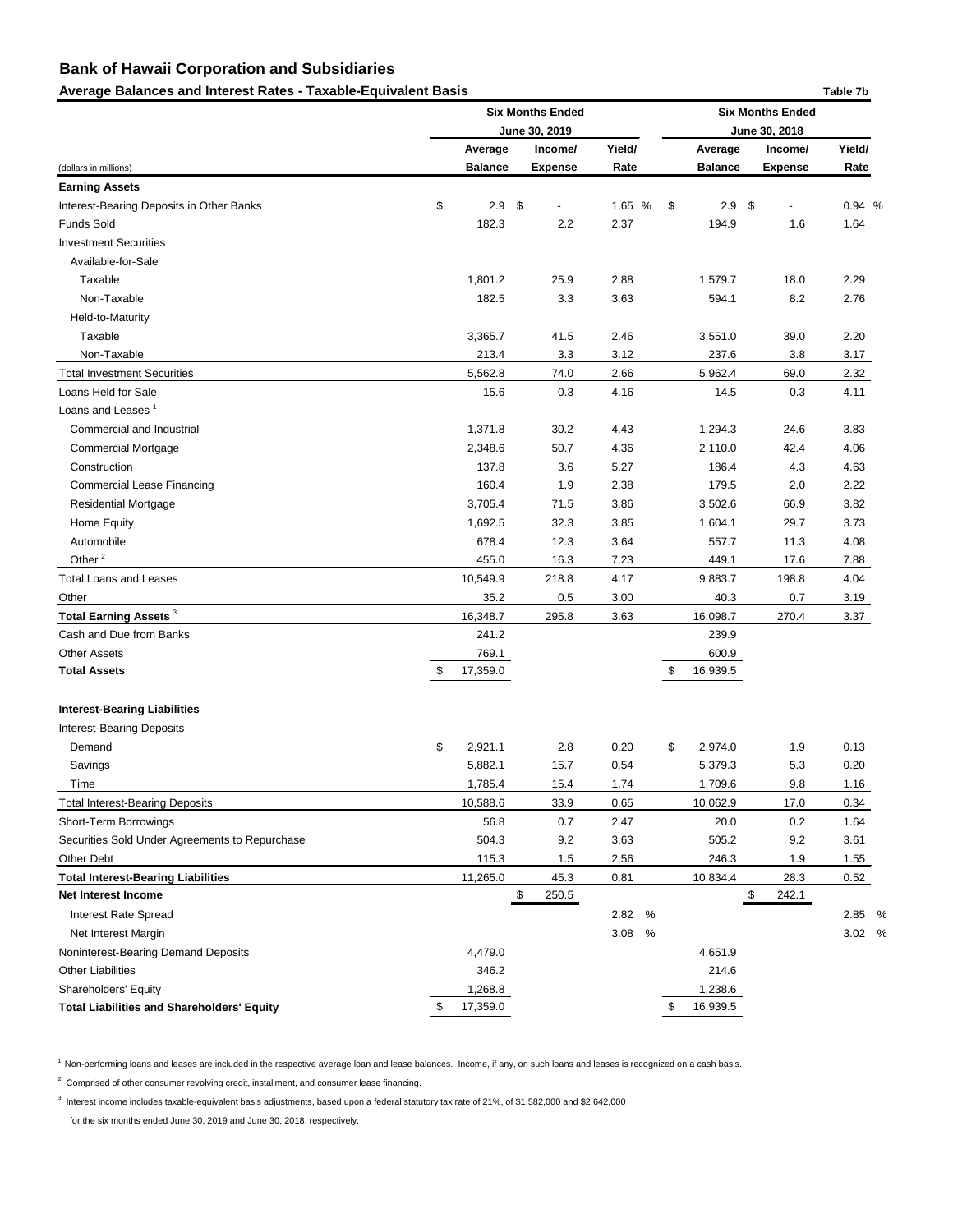## Analysis of Change in Net Interest Income - Taxable-Equivalent Basis **Table 3a** Table 8a

|                                                | Three Months Ended June 30, 2019 |                |              |  |  |  |  |  |
|------------------------------------------------|----------------------------------|----------------|--------------|--|--|--|--|--|
|                                                | Compared to March 31, 2019       |                |              |  |  |  |  |  |
| (dollars in millions)                          | Volume <sup>1</sup>              | Rate $1$       | <b>Total</b> |  |  |  |  |  |
| Change in Interest Income:                     |                                  |                |              |  |  |  |  |  |
| Funds Sold                                     | \$<br>$(0.7)$ \$                 | \$             | (0.7)        |  |  |  |  |  |
| <b>Investment Securities</b>                   |                                  |                |              |  |  |  |  |  |
| Available-for-Sale                             |                                  |                |              |  |  |  |  |  |
| Taxable                                        | 2.9                              | (0.1)          | 2.8          |  |  |  |  |  |
| Non-Taxable                                    | (1.9)                            | 0.4            | (1.5)        |  |  |  |  |  |
| Held-to-Maturity                               |                                  |                |              |  |  |  |  |  |
| Taxable                                        | (0.1)                            | 0.6            | 0.5          |  |  |  |  |  |
| Non-Taxable                                    | (0.3)                            | $\sim$         | (0.3)        |  |  |  |  |  |
| <b>Total Investment Securities</b>             | 0.6                              | 0.9            | 1.5          |  |  |  |  |  |
| Loans Held for Sale                            | 0.1                              | $\blacksquare$ | 0.1          |  |  |  |  |  |
| Loans and Leases                               |                                  |                |              |  |  |  |  |  |
| Commercial and Industrial                      | 0.4                              | (0.8)          | (0.4)        |  |  |  |  |  |
| <b>Commercial Mortgage</b>                     | 1.1                              | (0.1)          | 1.0          |  |  |  |  |  |
| Construction                                   | (0.3)                            | 0.1            | (0.2)        |  |  |  |  |  |
| <b>Commercial Lease Financing</b>              |                                  | 0.1            | 0.1          |  |  |  |  |  |
| <b>Residential Mortgage</b>                    | 0.5                              |                | 0.5          |  |  |  |  |  |
| Home Equity                                    | 0.1                              |                | 0.1          |  |  |  |  |  |
| Automobile                                     | 0.2                              |                | 0.2          |  |  |  |  |  |
| Other <sup>2</sup>                             | 0.2                              | 0.3            | 0.5          |  |  |  |  |  |
| <b>Total Loans and Leases</b>                  | 2.2                              | (0.4)          | 1.8          |  |  |  |  |  |
| Other                                          | ٠                                | (0.1)          | (0.1)        |  |  |  |  |  |
| <b>Total Change in Interest Income</b>         | 2.2                              | 0.4            | 2.6          |  |  |  |  |  |
| Change in Interest Expense:                    |                                  |                |              |  |  |  |  |  |
| <b>Interest-Bearing Deposits</b>               |                                  |                |              |  |  |  |  |  |
| Demand                                         | $\overline{\phantom{a}}$         | (0.1)          | (0.1)        |  |  |  |  |  |
| Savings                                        | 0.3                              | 1.9            | 2.2          |  |  |  |  |  |
| Time                                           | 0.7                              | 0.5            | 1.2          |  |  |  |  |  |
| <b>Total Interest-Bearing Deposits</b>         | 1.0                              | 2.3            | 3.3          |  |  |  |  |  |
| Short-Term Borrowings                          | 0.3                              | $\blacksquare$ | 0.3          |  |  |  |  |  |
| Securities Sold Under Agreements to Repurchase | $\overline{\phantom{a}}$         | 0.1            | 0.1          |  |  |  |  |  |
| <b>Total Change in Interest Expense</b>        | 1.3                              | 2.4            | 3.7          |  |  |  |  |  |
| <b>Change in Net Interest Income</b>           | \$<br>$0.9$ \$                   | $(2.0)$ \$     | (1.1)        |  |  |  |  |  |

 $1$  The change in interest income and expense not solely due to changes in volume or rate has been allocated on a pro-rata basis to the volume and rate columns.

 $2$  Comprised of other consumer revolving credit, installment, and consumer lease financing.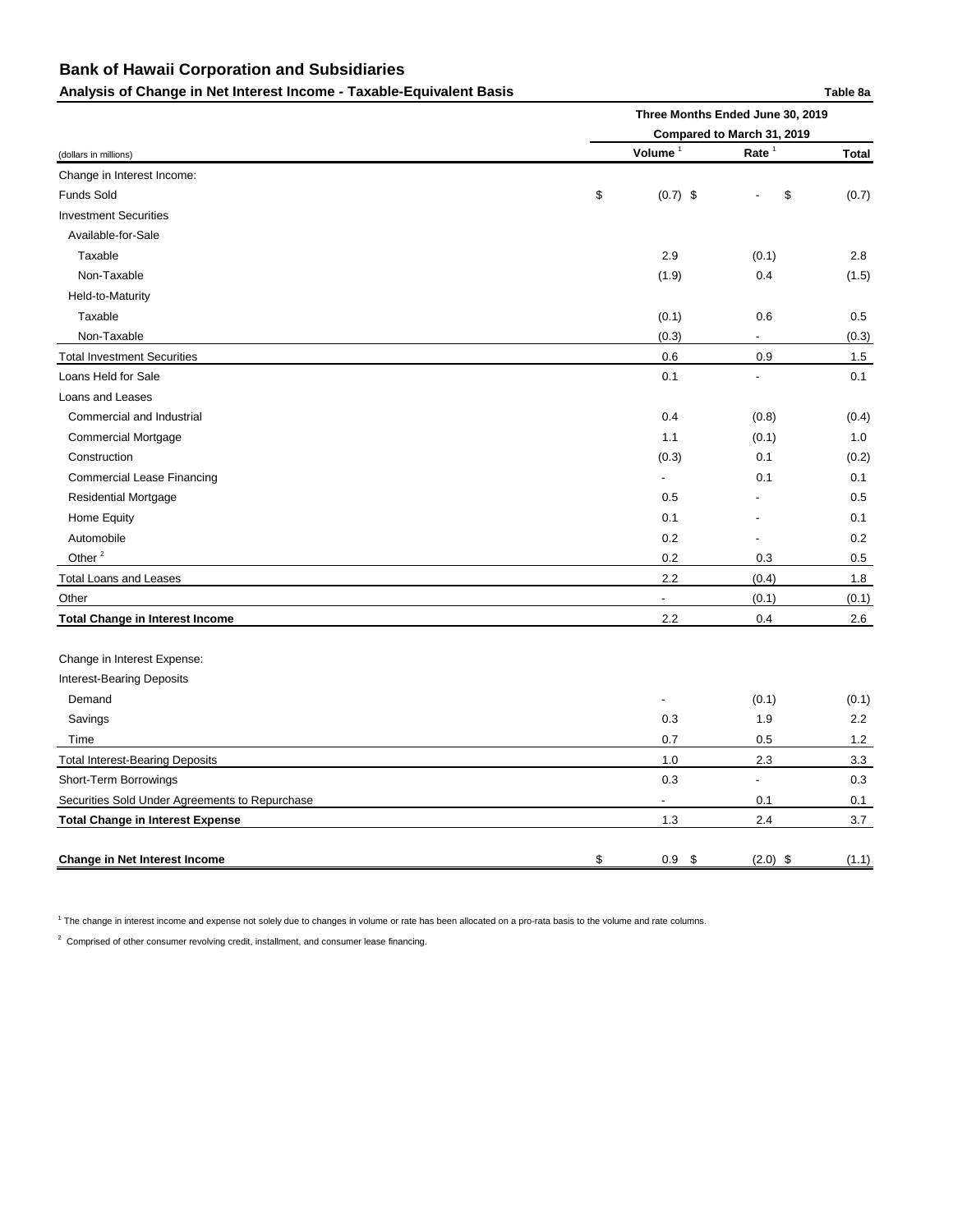## Analysis of Change in Net Interest Income - Taxable-Equivalent Basis **Table 3b** Table 8b

|                                                | Three Months Ended June 30, 2019 |               |                          |  |  |  |  |  |
|------------------------------------------------|----------------------------------|---------------|--------------------------|--|--|--|--|--|
|                                                | Compared to June 30, 2018        |               |                          |  |  |  |  |  |
| (dollars in millions)                          | Volume <sup>1</sup>              | Rate $1$      | <b>Total</b>             |  |  |  |  |  |
| Change in Interest Income:                     |                                  |               |                          |  |  |  |  |  |
| Funds Sold                                     | \$<br>$(0.2)$ \$                 | $0.2 \quad $$ |                          |  |  |  |  |  |
| <b>Investment Securities</b>                   |                                  |               |                          |  |  |  |  |  |
| Available-for-Sale                             |                                  |               |                          |  |  |  |  |  |
| Taxable                                        | 2.8                              | 2.3           | 5.1                      |  |  |  |  |  |
| Non-Taxable                                    | (4.5)                            | 1.4           | (3.1)                    |  |  |  |  |  |
| Held-to-Maturity                               |                                  |               |                          |  |  |  |  |  |
| Taxable                                        | (0.6)                            | 2.4           | 1.8                      |  |  |  |  |  |
| Non-Taxable                                    | (0.3)                            | (0.1)         | (0.4)                    |  |  |  |  |  |
| <b>Total Investment Securities</b>             | (2.6)                            | 6.0           | 3.4                      |  |  |  |  |  |
| Loans and Leases                               |                                  |               |                          |  |  |  |  |  |
| Commercial and Industrial                      | 0.8                              | 1.3           | 2.1                      |  |  |  |  |  |
| <b>Commercial Mortgage</b>                     | 2.8                              | 1.2           | 4.0                      |  |  |  |  |  |
| Construction                                   | (0.8)                            | 0.3           | (0.5)                    |  |  |  |  |  |
| <b>Commercial Lease Financing</b>              | (0.1)                            | 0.1           | $\overline{\phantom{a}}$ |  |  |  |  |  |
| <b>Residential Mortgage</b>                    | 1.9                              | 0.5           | 2.4                      |  |  |  |  |  |
| Home Equity                                    | 0.8                              | 0.3           | 1.1                      |  |  |  |  |  |
| Automobile                                     | $1.1$                            | (0.6)         | 0.5                      |  |  |  |  |  |
| Other <sup>2</sup>                             | 0.1                              | (0.6)         | (0.5)                    |  |  |  |  |  |
| <b>Total Loans and Leases</b>                  | 6.6                              | 2.5           | 9.1                      |  |  |  |  |  |
| Other                                          | (0.1)                            | (0.1)         | (0.2)                    |  |  |  |  |  |
| <b>Total Change in Interest Income</b>         | 3.7                              | 8.6           | 12.3                     |  |  |  |  |  |
| Change in Interest Expense:                    |                                  |               |                          |  |  |  |  |  |
| <b>Interest-Bearing Deposits</b>               |                                  |               |                          |  |  |  |  |  |
| Demand                                         |                                  | 0.2           | 0.2                      |  |  |  |  |  |
| Savings                                        | 0.4                              | 5.4           | 5.8                      |  |  |  |  |  |
| Time                                           | 0.4                              | 2.7           | 3.1                      |  |  |  |  |  |
| <b>Total Interest-Bearing Deposits</b>         | 0.8                              | 8.3           | 9.1                      |  |  |  |  |  |
| Short-Term Borrowings                          | 0.4                              |               | 0.4                      |  |  |  |  |  |
| Securities Sold Under Agreements to Repurchase |                                  | 0.1           | 0.1                      |  |  |  |  |  |
| Other Debt                                     | (0.6)                            | 0.4           | (0.2)                    |  |  |  |  |  |
| <b>Total Change in Interest Expense</b>        | $0.6\,$                          | 8.8           | 9.4                      |  |  |  |  |  |
| <b>Change in Net Interest Income</b>           | \$<br>$3.1 \quad $$              | $(0.2)$ \$    | 2.9                      |  |  |  |  |  |

 $^1$  The change in interest income and expense not solely due to changes in volume or rate has been allocated on a pro-rata basis to the volume and rate columns.

 $2$  Comprised of other consumer revolving credit, installment, and consumer lease financing.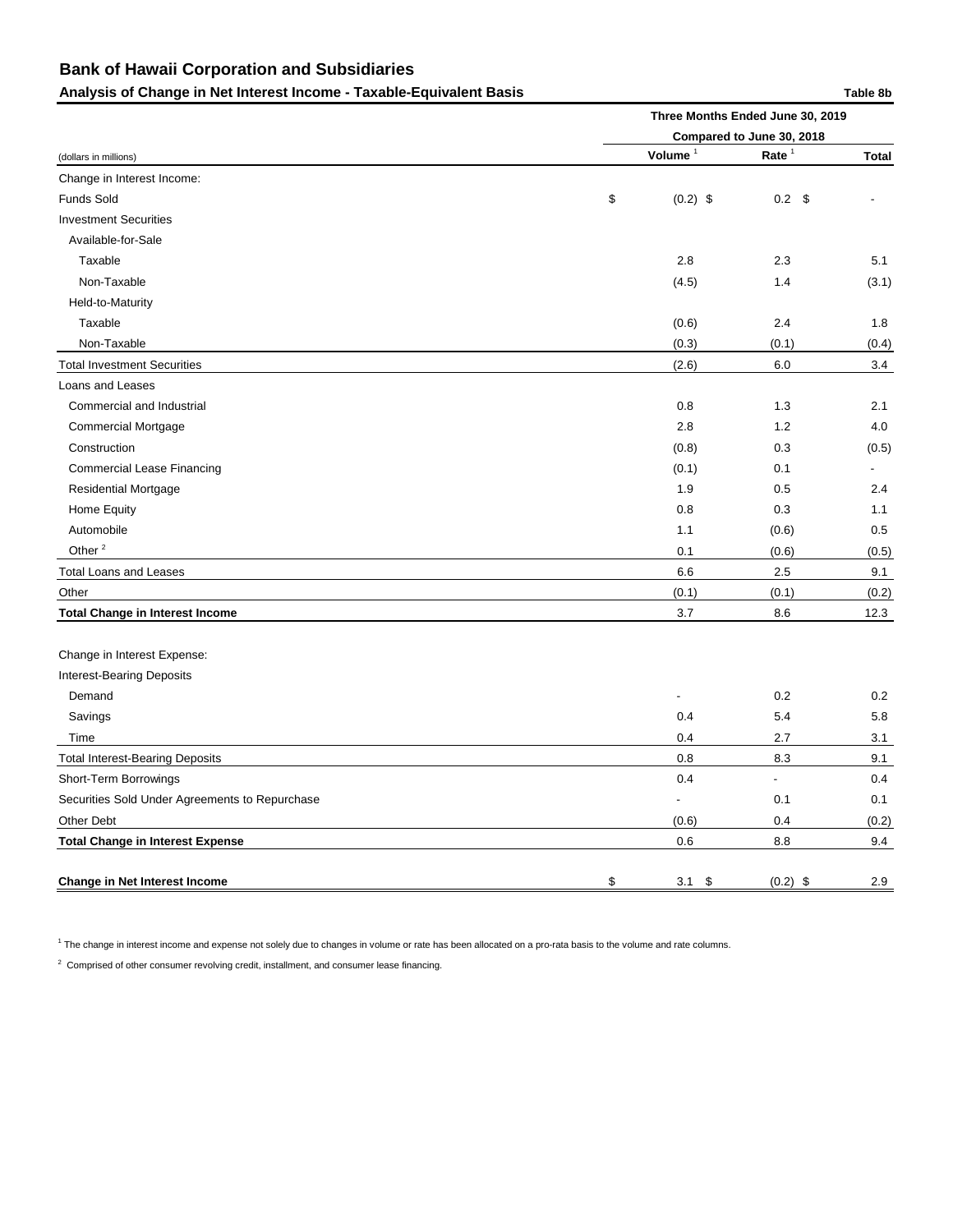Analysis of Change in Net Interest Income - Taxable-Equivalent Basis **Table 8c** and the Sc and Table 8c

(dollars in millions) **Volume** <sup>1</sup> **Rate** <sup>1</sup> **Total** Change in Interest Income: Funds Sold \$ (0.1) \$ 0.7 \$ 0.6 Investment Securities Available-for-Sale  $\blacksquare$  Taxable 2.8 5.1  $\blacksquare$  7.9 Non-Taxable (6.9) 2.0 (4.9) Held-to-Maturity Taxable (2.1) 4.6 2.5 Non-Taxable (0.4) (0.1) (0.5) Total Investment Securities 6.0 to the securities of the securities of the securities of the securities of the securities of the securities of the securities of the securities of the securities of the securities of the sec Loans and Leases Commercial and Industrial 1.5 4.1 5.6 Commercial Mortgage 6.3 8.3 8.3 Construction (1.2) 0.5 (0.7) Commercial Lease Financing (0.2) 0.1 (0.1) Residential Mortgage 3.9 0.7 4.6 Home Equity 1.7 0.9 2.6 Automobile 2.3 (1.3) 1.0 Other  $^{2}$  (1.5) (1.3) (1.3) Total Loans and Leases 20.0 Other (0.1) (0.1) (0.2) **Total Change in Interest Income** 6.4 19.0 25.4 Change in Interest Expense: Interest-Bearing Deposits Demand - 0.9 0.9 Savings 0.5 9.9 10.4 Time 2.5 5.6 5.1 5.6 5.1 5.6 5.1 5.6 5.1 5.6 5.1 5.5  $\mu$ Total Interest-Bearing Deposits 16.9 16.9 Short-Term Borrowings **0.4** 0.5 Other Debt (1.3) 0.9 (0.4) **Total Change in Interest Expense** 17.0 **Six Months Ended June 30, 2019 Compared to June 30, 2018**

**Change in Net Interest Income** 8.4 **6.3 \$** 2.1 \$ 8.4

 $^1$  The change in interest income and expense not solely due to changes in volume or rate has been allocated on a pro-rata basis to the volume and rate columns.

 $2$  Comprised of other consumer revolving credit, installment, and consumer lease financing.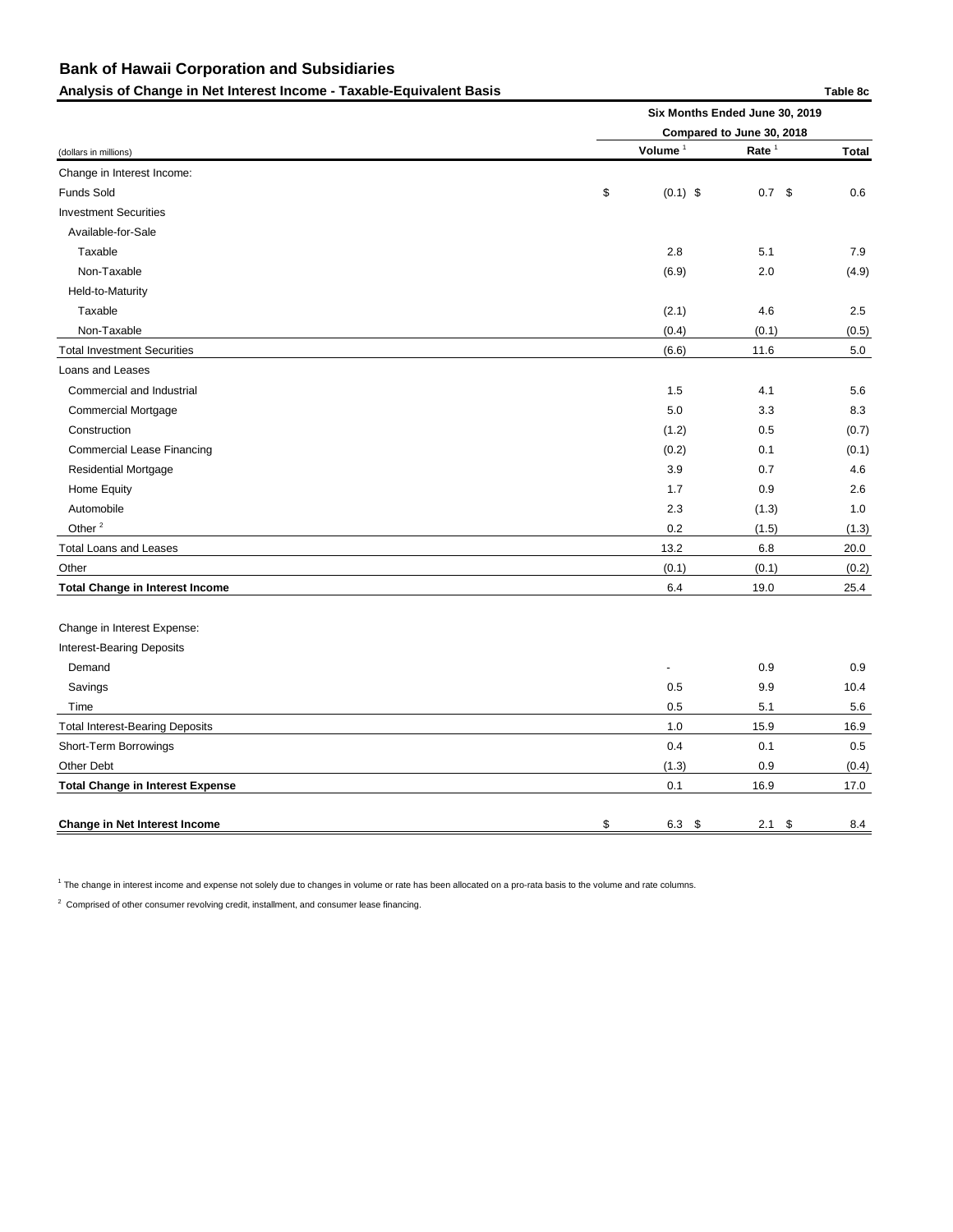## **Salaries and Benefits Table 9**

|                                      | <b>Three Months Ended</b> |    |           |  |                 |    | <b>Six Months Ended</b> |    |         |  |  |
|--------------------------------------|---------------------------|----|-----------|--|-----------------|----|-------------------------|----|---------|--|--|
|                                      | <b>June 30,</b>           |    | March 31, |  | <b>June 30,</b> |    | <b>June 30,</b>         |    |         |  |  |
| (dollars in thousands)               | 2019                      |    | 2019      |  | 2018            |    | 2019                    |    | 2018    |  |  |
| <b>Salaries</b>                      | \$<br>32,834              | \$ | 32,480 \$ |  | 33,269          | \$ | 65,314 \$               |    | 65,973  |  |  |
| Incentive Compensation               | 5,464                     |    | 5,904     |  | 4,416           |    | 11,368                  |    | 9,594   |  |  |
| <b>Share-Based Compensation</b>      | 1,994                     |    | 3,079     |  | 2,423           |    | 5,073                   |    | 4,504   |  |  |
| <b>Commission Expense</b>            | 1,704                     |    | 930       |  | 1,272           |    | 2,634                   |    | 2,226   |  |  |
| <b>Retirement and Other Benefits</b> | 4,580                     |    | 5,107     |  | 4,178           |    | 9,687                   |    | 9,019   |  |  |
| Payroll Taxes                        | 2,643                     |    | 4,247     |  | 2,568           |    | 6,890                   |    | 6,740   |  |  |
| Medical, Dental, and Life Insurance  | 3,926                     |    | 4,465     |  | 3,820           |    | 8,391                   |    | 7,281   |  |  |
| <b>Separation Expense</b>            | 366                       |    | 374       |  | 202             |    | 740                     |    | 1,233   |  |  |
| <b>Total Salaries and Benefits</b>   | \$<br>53,511              | \$ | 56,586 \$ |  | 52,148          | S  | 110,097                 | S. | 106,570 |  |  |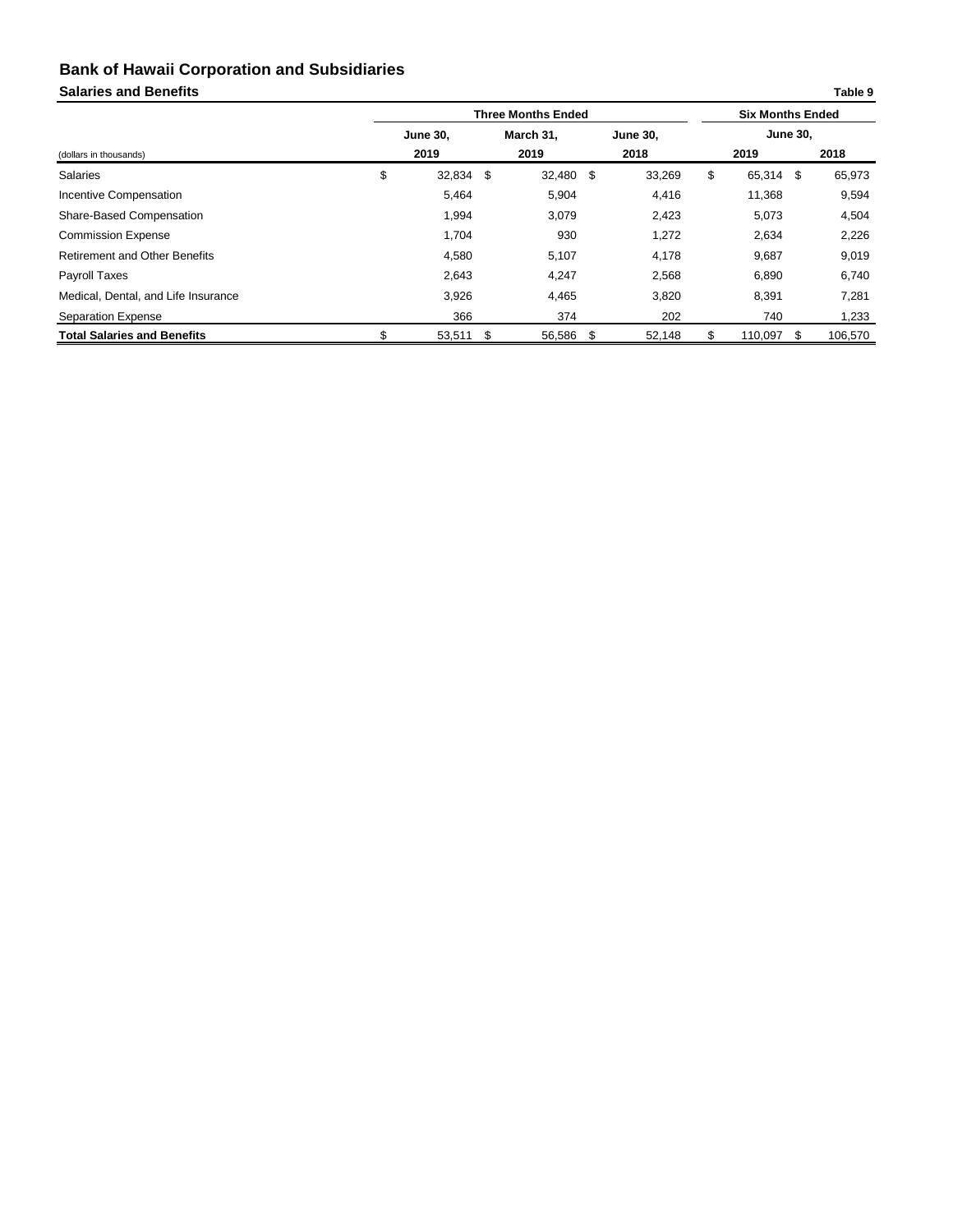## **Loan and Lease Portfolio Balances**

| <b>Loan and Lease Portfolio Balances</b> |                        |                  |              |                  |    | Table 10        |
|------------------------------------------|------------------------|------------------|--------------|------------------|----|-----------------|
|                                          | <b>June 30,</b>        | March 31,        | December 31, | September 30,    |    | <b>June 30,</b> |
| (dollars in thousands)                   | 2019                   | 2019             | 2018         | 2018             |    | 2018            |
| Commercial                               |                        |                  |              |                  |    |                 |
| Commercial and Industrial                | \$<br>1,408,729 \$     | 1,331,345<br>\$  | 1,331,149 \$ | 1,314,609        | S. | 1,282,967       |
| <b>Commercial Mortgage</b>               | 2,411,289              | 2,381,213        | 2,302,356    | 2,237,020        |    | 2,169,357       |
| Construction                             | 119,228                | 132,775          | 170,061      | 176,447          |    | 185,350         |
| Lease Financing                          | 163,070                | 154,919          | 176,226      | 172,232          |    | 178,598         |
| <b>Total Commercial</b>                  | 4,102,316              | 4,000,252        | 3,979,792    | 3,900,308        |    | 3,816,272       |
| Consumer                                 |                        |                  |              |                  |    |                 |
| <b>Residential Mortgage</b>              | 3,785,006              | 3,702,553        | 3,673,796    | 3,596,627        |    | 3,548,444       |
| Home Equity                              | 1,694,577              | 1,698,666        | 1,681,442    | 1,625,208        |    | 1,622,314       |
| Automobile                               | 703,523                | 676,730          | 658,133      | 625,086          |    | 592,705         |
| Other $1$                                | 473,707                | 470,408          | 455,611      | 483,833          |    | 473,588         |
| <b>Total Consumer</b>                    | 6,656,813              | 6,548,357        | 6,468,982    | 6,330,754        |    | 6,237,051       |
| <b>Total Loans and Leases</b>            | \$<br>10,759,129<br>\$ | 10,548,609<br>\$ | 10,448,774   | 10,231,062<br>\$ | \$ | 10,053,323      |

## **Deposits**

|                         | <b>June 30.</b> | March 31.  | December 31, | September 30, | <b>June 30,</b> |
|-------------------------|-----------------|------------|--------------|---------------|-----------------|
| (dollars in thousands)  | 2019            | 2019       | 2018         | 2018          | 2018            |
| Consumer                | \$<br>7,880,284 | 7,944,793  | 7,726,731    | 7,627,527     | 7,672,435       |
| Commercial              | 6,178,984       | 6,162,042  | 6,098,186    | 5,967,343     | 5,921,414       |
| <b>Public and Other</b> | 1,429,553       | 1.160.475  | 1,202,325    | 1,248,465     | 1,349,509       |
| <b>Total Deposits</b>   | 15,488,821      | 15,267,310 | 15,027,242   | 14,843,335    | 14,943,358      |

<sup>1</sup> Comprised of other revolving credit, installment, and lease financing.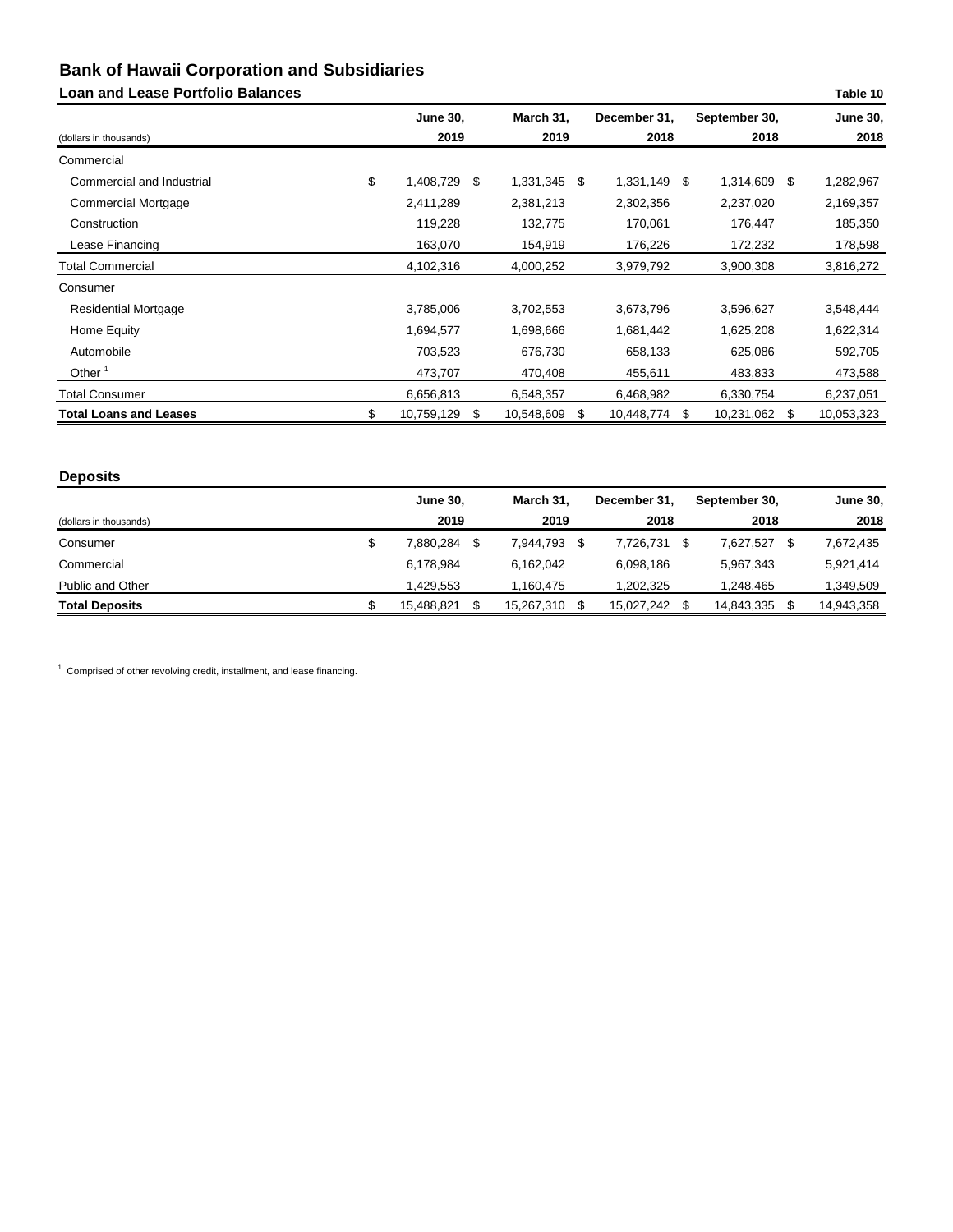| Non-Performing Assets and Accruing Loans and Leases Past Due 90 Days or More |                  |        |                        |                  |                                          | Table 11        |
|------------------------------------------------------------------------------|------------------|--------|------------------------|------------------|------------------------------------------|-----------------|
|                                                                              | <b>June 30,</b>  |        | March 31,              | December 31,     | September 30,                            | <b>June 30,</b> |
| (dollars in thousands)                                                       | 2019             |        | 2019                   | 2018             | 2018                                     | 2018            |
| <b>Non-Performing Assets</b>                                                 |                  |        |                        |                  |                                          |                 |
| Non-Accrual Loans and Leases                                                 |                  |        |                        |                  |                                          |                 |
| Commercial                                                                   |                  |        |                        |                  |                                          |                 |
| Commercial and Industrial                                                    | \$<br>552 \$     |        | 393 $$$                | 542 \$           | $1,205$ \$                               | 917             |
| <b>Commercial Mortgage</b>                                                   | 11,310           |        | 5,911                  | 2,040            | 652                                      | 659             |
| <b>Total Commercial</b>                                                      | 11,862           |        | 6,304                  | 2,582            | 1,857                                    | 1,576           |
| Consumer                                                                     |                  |        |                        |                  |                                          |                 |
| <b>Residential Mortgage</b>                                                  | 4,697            |        | 5,599                  | 5,321            | 6,359                                    | 6,722           |
| Home Equity                                                                  | 2,486            |        | 2,797                  | 3,671            | 3,673                                    | 3,933           |
| <b>Total Consumer</b>                                                        | 7,183            |        | 8,396                  | 8,992            | 10,032                                   | 10,655          |
| <b>Total Non-Accrual Loans and Leases</b>                                    | 19,045           |        | 14,700                 | 11,574           | 11,889                                   | 12,231          |
| <b>Foreclosed Real Estate</b>                                                | 2,737            |        | 3,225                  | 1,356            | 1,909                                    | 2,926           |
| <b>Total Non-Performing Assets</b>                                           | \$<br>21,782 \$  |        | 17,925 \$              | 12,930 \$        | 13,798 \$                                | 15,157          |
| Accruing Loans and Leases Past Due 90 Days or More                           |                  |        |                        |                  |                                          |                 |
| Commercial                                                                   |                  |        |                        |                  |                                          |                 |
| Commercial and Industrial                                                    | \$               | $-$ \$ | 66 \$                  | $10 \, \text{S}$ | $-$ \$                                   | $\overline{2}$  |
| <b>Commercial Mortgage</b>                                                   | $\blacksquare$   |        |                        |                  |                                          | 5,680           |
| <b>Total Commercial</b>                                                      |                  |        | 66                     | 10               |                                          | 5,682           |
| Consumer                                                                     |                  |        |                        |                  |                                          |                 |
| <b>Residential Mortgage</b>                                                  | \$<br>$1,859$ \$ |        | $903$ \$               | $2,446$ \$       | $2,426$ \$                               | 2,281           |
| <b>Home Equity</b>                                                           | 2,981            |        | 3,381                  | 2,684            | 3,112                                    | 3,016           |
| Automobile                                                                   | 607              |        | 734                    | 513              | 829                                      | 674             |
| Other $1$                                                                    | 963              |        | 1,033                  | 914              | 1,727                                    | 1,660           |
| <b>Total Consumer</b>                                                        | 6,410            |        | 6,051                  | 6,557            | 8,094                                    | 7,631           |
| Total Accruing Loans and Leases Past Due 90 Days or More                     | \$<br>6,410 \$   |        | $\sqrt[6]{3}$<br>6,117 | 6,567            | \$<br>$\boldsymbol{\mathsf{S}}$<br>8,094 | 13,313          |
| <b>Restructured Loans on Accrual Status</b>                                  |                  |        |                        |                  |                                          |                 |
| and Not Past Due 90 Days or More                                             | \$<br>48,563 \$  |        | 48,571 \$              | 48,731 \$        | 49,462 \$                                | 50,212          |
| <b>Total Loans and Leases</b>                                                | \$<br>10,759,129 | \$     | 10,548,609             | \$<br>10,448,774 | \$<br>10,231,062<br>\$                   | 10,053,323      |
| Ratio of Non-Accrual Loans and Leases to Total Loans and Leases              | 0.18%            |        | 0.14%                  | 0.11%            | 0.12%                                    | 0.12%           |
| Ratio of Non-Performing Assets to Total Loans and Leases                     |                  |        |                        |                  |                                          |                 |
| and Foreclosed Real Estate                                                   | 0.20%            |        | 0.17%                  | 0.12%            | 0.13%                                    | 0.15%           |
| Ratio of Commercial Non-Performing Assets to Total Commercial Loans          |                  |        |                        |                  |                                          |                 |
| and Leases and Commercial Foreclosed Real Estate                             | 0.29%            |        | 0.16%                  | 0.06%            | 0.05%                                    | 0.04%           |
|                                                                              |                  |        |                        |                  |                                          |                 |
| Ratio of Consumer Non-Performing Assets to Total Consumer Loans              |                  |        |                        |                  |                                          |                 |
| and Leases and Consumer Foreclosed Real Estate                               | 0.15%            |        | 0.18%                  | 0.16%            | 0.19%                                    | 0.22%           |
| Ratio of Non-Performing Assets and Accruing Loans and Leases                 |                  |        |                        |                  |                                          |                 |
| Past Due 90 Days or More to Total Loans and Leases                           |                  |        |                        |                  |                                          |                 |
| and Foreclosed Real Estate                                                   | 0.26%            |        | 0.23%                  | 0.19%            | 0.21%                                    | 0.28%           |
| <b>Quarter to Quarter Changes in Non-Performing Assets</b>                   |                  |        |                        |                  |                                          |                 |
| <b>Balance at Beginning of Quarter</b>                                       | \$<br>17,925 \$  |        | 12,930 \$              | 13,798 \$        | $15,157$ \$                              | 15,736          |
| Additions                                                                    | 6,186            |        | 8,217                  | 4,509            | 2,030                                    | 1,949           |

Reductions

| <b>Balance at End of Quarter</b> | 21,782   | 17,925                   | 12,930   | 13,798   | 15,157   |
|----------------------------------|----------|--------------------------|----------|----------|----------|
| Total Reductions                 | (2, 329) | (3,222)                  | (5, 377) | (3,389)  | (2,528)  |
| Charge-offs/Write-downs          | (170)    | (1, 917)                 | (360)    | (253)    | (134)    |
| Sales of Foreclosed Real Estate  | (374)    | $\overline{\phantom{a}}$ | (653)    | (1,301)  | (421)    |
| <b>Return to Accrual Status</b>  | (1, 344) | (316)                    | (605)    | (1, 420) | (126)    |
| Payments                         | (441)    | (989)                    | (3,759)  | (415)    | (1, 847) |

 $1$  Comprised of other revolving credit, installment, and lease financing.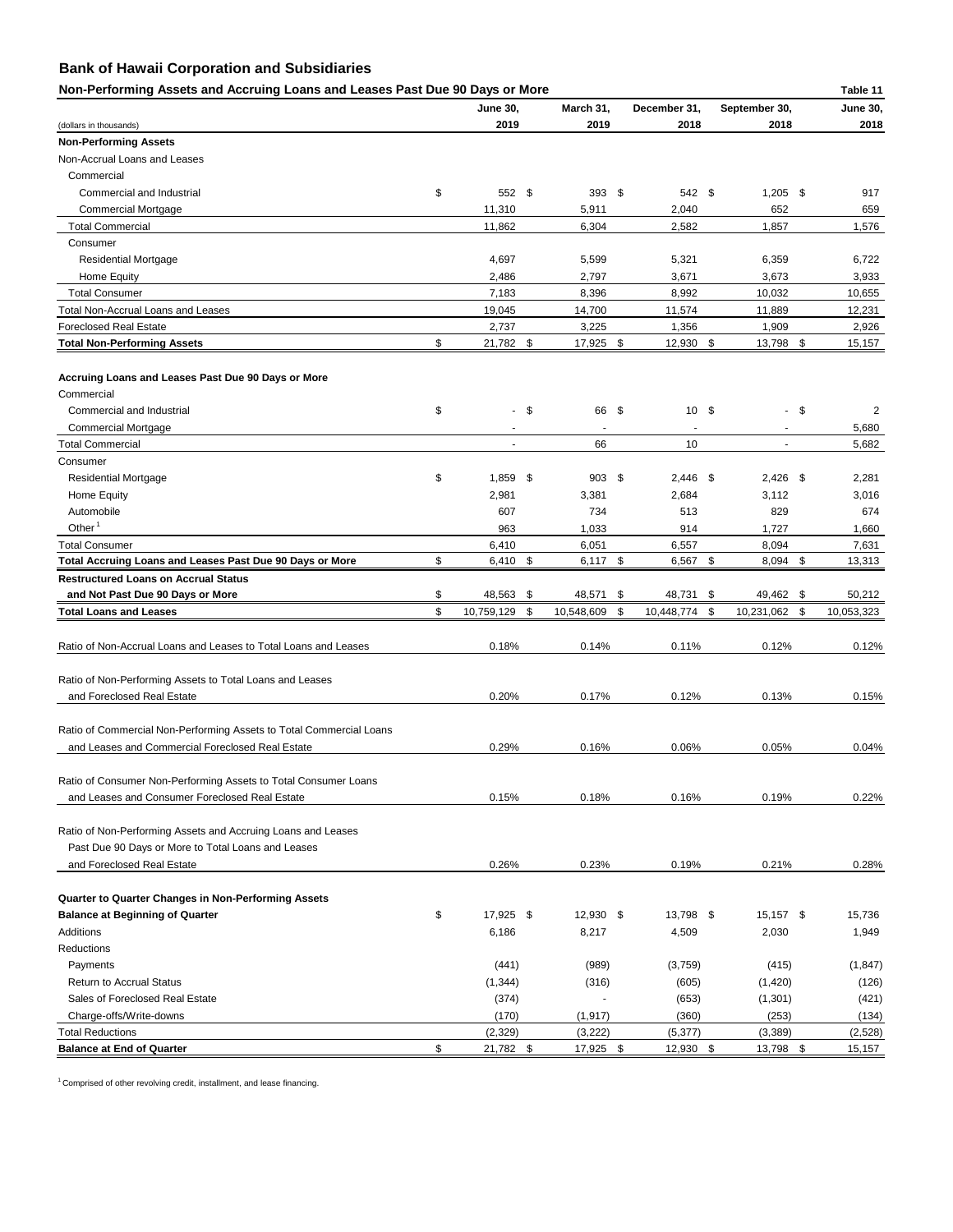**Reserve for Credit Losses Table 12**

|                                                                              | <b>Three Months Ended</b> |                 |                           | <b>Six Months Ended</b> |                 |              |                 |    |             |
|------------------------------------------------------------------------------|---------------------------|-----------------|---------------------------|-------------------------|-----------------|--------------|-----------------|----|-------------|
|                                                                              |                           | <b>June 30,</b> |                           | March 31,               | <b>June 30,</b> |              | <b>June 30,</b> |    |             |
| (dollars in thousands)                                                       |                           | 2019            |                           | 2019                    | 2018            |              | 2019            |    | 2018        |
| <b>Balance at Beginning of Period</b>                                        | \$                        | 112,845         | \$                        | 113,515 \$              | 114,760         | \$           | 113,515         |    | 114,168     |
| Loans and Leases Charged-Off                                                 |                           |                 |                           |                         |                 |              |                 |    |             |
| Commercial                                                                   |                           |                 |                           |                         |                 |              |                 |    |             |
| Commercial and Industrial                                                    |                           | (206)           |                           | (370)                   | (485)           |              | (576)           |    | (691)       |
| <b>Commercial Mortgage</b>                                                   |                           | $\blacksquare$  |                           | (1,616)                 | ٠               |              | (1,616)         |    |             |
| Consumer                                                                     |                           |                 |                           |                         |                 |              |                 |    |             |
| <b>Residential Mortgage</b>                                                  |                           | (51)            |                           | (4)                     | (3)             |              | (55)            |    | (100)       |
| Home Equity                                                                  |                           | (145)           |                           | (295)                   | (44)            |              | (440)           |    | (135)       |
| Automobile                                                                   |                           | (1,691)         |                           | (1,753)                 | (1, 515)        |              | (3, 444)        |    | (3,769)     |
| Other $1$                                                                    |                           | (3,036)         |                           | (2,790)                 | (3,614)         |              | (5,826)         |    | (6,954)     |
| <b>Total Loans and Leases Charged-Off</b>                                    |                           | (5, 129)        |                           | (6, 828)                | (5,661)         |              | (11, 957)       |    | (11, 649)   |
| Recoveries on Loans and Leases Previously Charged-Off                        |                           |                 |                           |                         |                 |              |                 |    |             |
| Commercial                                                                   |                           |                 |                           |                         |                 |              |                 |    |             |
| Commercial and Industrial                                                    |                           | 401             |                           | 501                     | 366             |              | 902             |    | 694         |
| Consumer                                                                     |                           |                 |                           |                         |                 |              |                 |    |             |
| <b>Residential Mortgage</b>                                                  |                           | 95              |                           | 484                     | 214             |              | 579             |    | 434         |
| Home Equity                                                                  |                           | 746             |                           | 588                     | 451             |              | 1,334           |    | 1,076       |
| Automobile                                                                   |                           | 908             |                           | 881                     | 738             |              | 1,789           |    | 1,337       |
| Other $1$                                                                    |                           | 628             |                           | 704                     | 642             |              | 1,332           |    | 1,325       |
| Total Recoveries on Loans and Leases Previously Charged-Off                  |                           | 2,778           |                           | 3,158                   | 2,411           |              | 5,936           |    | 4,866       |
| Net Loans and Leases Charged-Off                                             |                           | (2, 351)        |                           | (3,670)                 | (3,250)         |              | (6,021)         |    | (6, 783)    |
| <b>Provision for Credit Losses</b>                                           |                           | 4,000           |                           | 3,000                   | 3,500           |              | 7,000           |    | 7,625       |
| <b>Provision for Unfunded Commitments</b>                                    |                           |                 |                           |                         |                 |              |                 |    |             |
| Balance at End of Period <sup>2</sup>                                        | \$                        | 114,494         | \$                        | 112,845                 | \$<br>115,010   | $\mathbb{S}$ | 114,494         | \$ | 115,010     |
|                                                                              |                           |                 |                           |                         |                 |              |                 |    |             |
| <b>Components</b>                                                            |                           |                 |                           |                         |                 |              |                 |    |             |
| Allowance for Loan and Lease Losses                                          | $\frac{1}{2}$             | 107,672 \$      |                           | 106,023 \$              | 108,188         | \$           | 107,672         |    | 108,188     |
| <b>Reserve for Unfunded Commitments</b>                                      |                           | 6,822           |                           | 6,822                   | 6,822           |              | 6,822           |    | 6,822       |
| <b>Total Reserve for Credit Losses</b>                                       | \$                        | 114,494         | $\boldsymbol{\mathsf{S}}$ | 112,845 \$              | 115,010         | \$           | 114,494         | \$ | 115,010     |
| <b>Average Loans and Leases Outstanding</b>                                  | \$                        | 10,631,558      | \$                        | 10,467,321              | \$<br>9,962,860 |              | \$10,549,893    |    | \$9,883,746 |
| Ratio of Net Loans and Leases Charged-Off to                                 |                           |                 |                           |                         |                 |              |                 |    |             |
| Average Loans and Leases Outstanding (annualized)                            |                           | 0.09%           |                           | 0.14%                   | 0.13%           |              | 0.12%           |    | 0.14%       |
| Ratio of Allowance for Loan and Lease Losses to Loans and Leases Outstanding |                           | 1.00%           |                           | 1.01%                   | 1.08%           |              | 1.00%           |    | 1.08%       |

<sup>1</sup> Comprised of other revolving credit, installment, and lease financing.

 $^2$  Included in this analysis is activity related to the Company's reserve for unfunded commitments, which is separately recorded in other liabilities in the Consolidated Statements of Condition.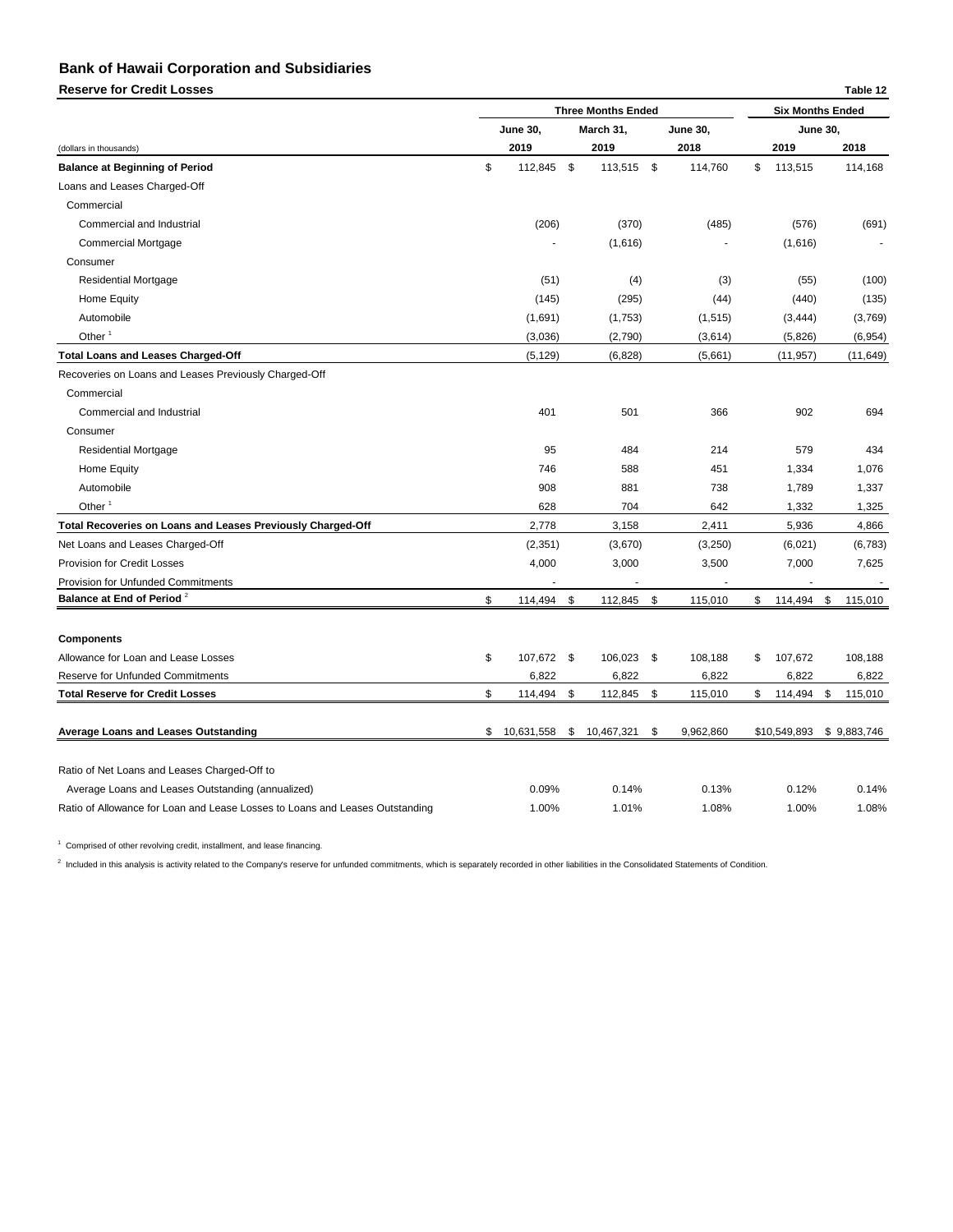# **Business Segments Selected Financial Information Table 13a**

|                                                       |                 |      |                |               | Investment          |               |                 |    |                     |
|-------------------------------------------------------|-----------------|------|----------------|---------------|---------------------|---------------|-----------------|----|---------------------|
|                                                       |                 |      |                |               | <b>Services and</b> |               |                 |    |                     |
|                                                       | <b>Retail</b>   |      | Commercial     |               | <b>Private</b>      |               | <b>Treasury</b> |    | <b>Consolidated</b> |
| (dollars in thousands)                                | <b>Banking</b>  |      | <b>Banking</b> |               | <b>Banking</b>      |               | and Other       |    | <b>Total</b>        |
| Three Months Ended June 30, 2019                      |                 |      |                |               |                     |               |                 |    |                     |
| Net Interest Income                                   | \$<br>67,217 \$ |      | 45,703 \$      |               | 9,846 \$            |               | 1,331           | S. | 124,097             |
| <b>Provision for Credit Losses</b>                    | 2,527           |      | (175)          |               | (1)                 |               | 1,649           |    | 4,000               |
| Net Interest Income After Provision for Credit Losses | 64,690          |      | 45,878         |               | 9,847               |               | (318)           |    | 120,097             |
| Noninterest Income                                    | 21,108          |      | 6,938          |               | 14,859              |               | 2,545           |    | 45,450              |
| Noninterest Expense                                   | (52,086)        |      | (21, 260)      |               | (16, 457)           |               | (2,922)         |    | (92, 725)           |
| Income Before Provision for Income Taxes              | 33,712          |      | 31,556         |               | 8,249               |               | (695)           |    | 72,822              |
| Provision for Income Taxes                            | (8, 231)        |      | (7, 945)       |               | (2, 174)            |               | 2,447           |    | (15,903)            |
| <b>Net Income</b>                                     | \$<br>25,481    | - \$ | 23,611         | \$            | $6,075$ \$          |               | $1,752$ \$      |    | 56,919              |
| Total Assets as of June 30, 2019                      | \$<br>6,586,854 | \$   | 4,089,452      | \$            | 337,484             | \$            | 6,675,055       | \$ | 17,688,845          |
|                                                       |                 |      |                |               |                     |               |                 |    |                     |
|                                                       |                 |      |                |               |                     |               |                 |    |                     |
| Three Months Ended June 30, 2018                      |                 |      |                |               |                     |               |                 |    |                     |
| Net Interest Income                                   | \$<br>65,683    | \$   | 44,010         | \$            | 10,526              | - \$          | 277             | \$ | 120,496             |
| <b>Provision for Credit Losses</b>                    | 3,445           |      | (194)          |               |                     |               | 249             |    | 3,500               |
| Net Interest Income After Provision for Credit Losses | 62,238          |      | 44,204         |               | 10,526              |               | 28              |    | 116,996             |
| Noninterest Income                                    | 19,598          |      | 5,512          |               | 14,745              |               | 1,443           |    | 41,298              |
| Noninterest Expense                                   | (51, 939)       |      | (19, 858)      |               | (16, 400)           |               | (2, 594)        |    | (90, 791)           |
| Income Before Provision for Income Taxes              | 29,897          |      | 29,858         |               | 8,871               |               | (1, 123)        |    | 67,503              |
| Provision for Income Taxes                            | (7, 473)        |      | (6,740)        |               | (2, 338)            |               | 3,766           |    | (12, 785)           |
| <b>Net Income</b>                                     | \$<br>22,424    | \$   | 23,118         | $\sqrt[6]{3}$ | 6,533               | $\frac{1}{2}$ | 2,643           | \$ | 54,718              |
| Total Assets as of June 30, 2018                      | \$<br>6,142,457 | \$   | 3,799,535      | \$            | 342,464             | \$            | 6,839,706       | \$ | 17,124,162          |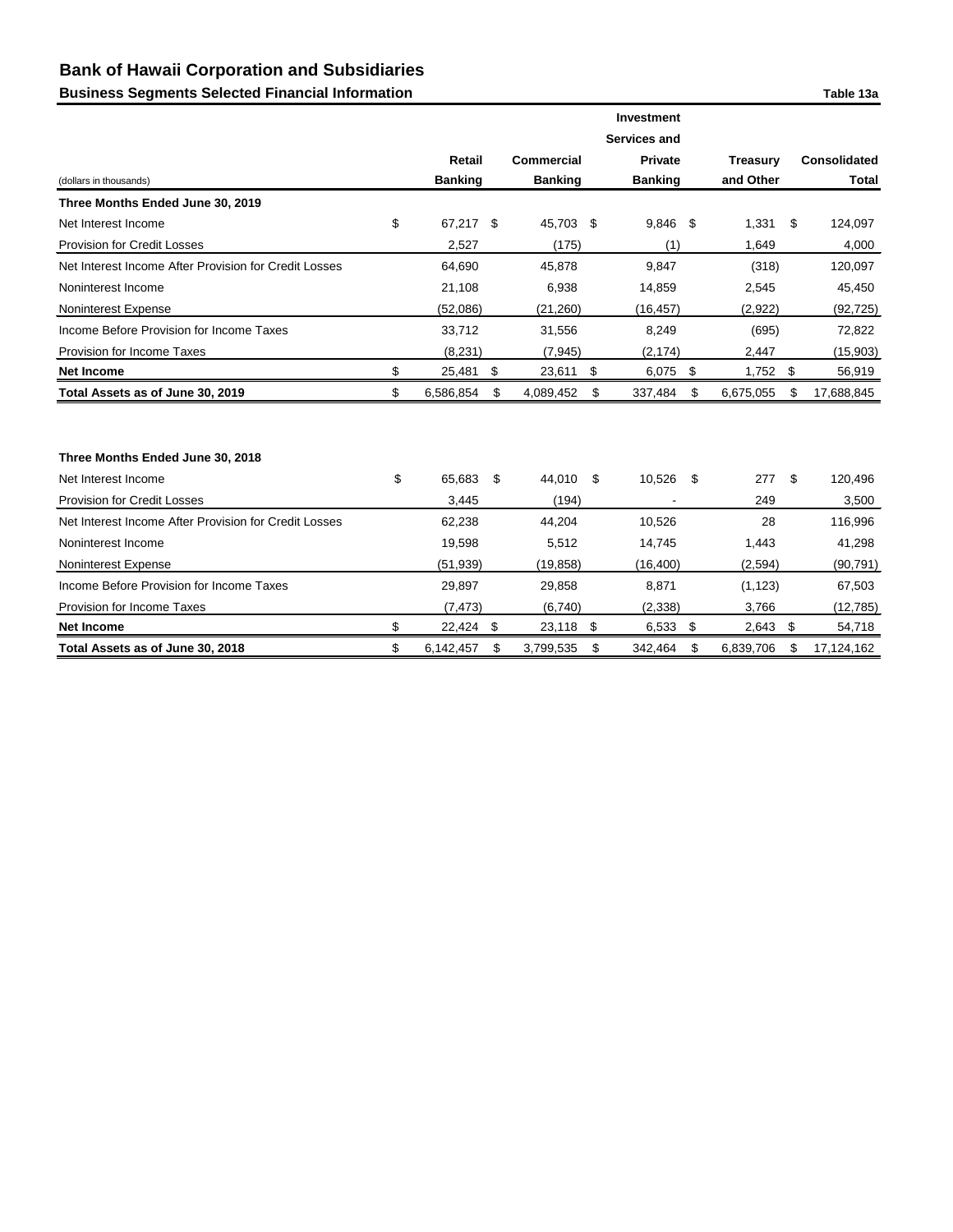# **Business Segments Selected Financial Information Table 13b**

|                                                       |                  |                           |                   |               | <b>Investment</b>   |                 |                     |
|-------------------------------------------------------|------------------|---------------------------|-------------------|---------------|---------------------|-----------------|---------------------|
|                                                       |                  |                           |                   |               | <b>Services and</b> |                 |                     |
|                                                       | <b>Retail</b>    |                           | <b>Commercial</b> |               | <b>Private</b>      | <b>Treasury</b> | <b>Consolidated</b> |
| (dollars in thousands)                                | <b>Banking</b>   |                           | <b>Banking</b>    |               | <b>Banking</b>      | and Other       | <b>Total</b>        |
| Six Months Ended June 30, 2019                        |                  |                           |                   |               |                     |                 |                     |
| Net Interest Income                                   | \$<br>133,371 \$ |                           | 92,993 \$         |               | 20,044 \$           | 2,526           | \$<br>248,934       |
| <b>Provision for Credit Losses</b>                    | 4,768            |                           | 1,271             |               | (18)                | 979             | 7,000               |
| Net Interest Income After Provision for Credit Losses | 128,603          |                           | 91,722            |               | 20,062              | 1,547           | 241,934             |
| Noninterest Income                                    | 42,341           |                           | 13,999            |               | 28,104              | 4,685           | 89,129              |
| Noninterest Expense                                   | (104, 610)       |                           | (42, 215)         |               | (33, 360)           | (5, 597)        | (185, 782)          |
| Income Before Provision for Income Taxes              | 66,334           |                           | 63,506            |               | 14,806              | 635             | 145,281             |
| Provision for Income Taxes                            | (16, 336)        |                           | (13, 947)         |               | (3,903)             | 4,623           | (29, 563)           |
| <b>Net Income</b>                                     | \$<br>49,998     | $\sqrt{3}$                | 49,559 \$         |               | 10,903              | \$<br>5,258     | \$<br>115,718       |
| Total Assets as of June 30, 2019                      | \$<br>6,586,854  | \$                        | 4,089,452         | \$            | 337,484             | \$<br>6,675,055 | \$<br>17,688,845    |
|                                                       |                  |                           |                   |               |                     |                 |                     |
|                                                       |                  |                           |                   |               |                     |                 |                     |
| Six Months Ended June 30, 2018                        |                  |                           |                   |               |                     |                 |                     |
| Net Interest Income                                   | \$<br>130,080    | \$                        | 86,908            | \$            | 20,413              | \$<br>2,051     | \$<br>239,452       |
| <b>Provision for Credit Losses</b>                    | 7,188            |                           | (345)             |               | (60)                | 842             | 7,625               |
| Net Interest Income After Provision for Credit Losses | 122,892          |                           | 87,253            |               | 20,473              | 1,209           | 231,827             |
| Noninterest Income                                    | 38,851           |                           | 11,154            |               | 28,415              | 6,913           | 85,333              |
| Noninterest Expense                                   | (106, 538)       |                           | (40, 190)         |               | (32, 607)           | (5, 840)        | (185, 175)          |
| Income Before Provision for Income Taxes              | 55,205           |                           | 58,217            |               | 16,281              | 2,282           | 131,985             |
| Provision for Income Taxes                            | (13, 764)        |                           | (13, 564)         |               | (4, 292)            | 8,393           | (23, 227)           |
| <b>Net Income</b>                                     | \$<br>41,441     | $\boldsymbol{\mathsf{S}}$ | 44,653            | $\sqrt[6]{3}$ | 11,989              | \$<br>10,675    | \$<br>108,758       |
| Total Assets as of June 30, 2018                      | \$<br>6,142,457  | \$                        | 3,799,535         | \$            | 342,464             | \$<br>6,839,706 | \$<br>17,124,162    |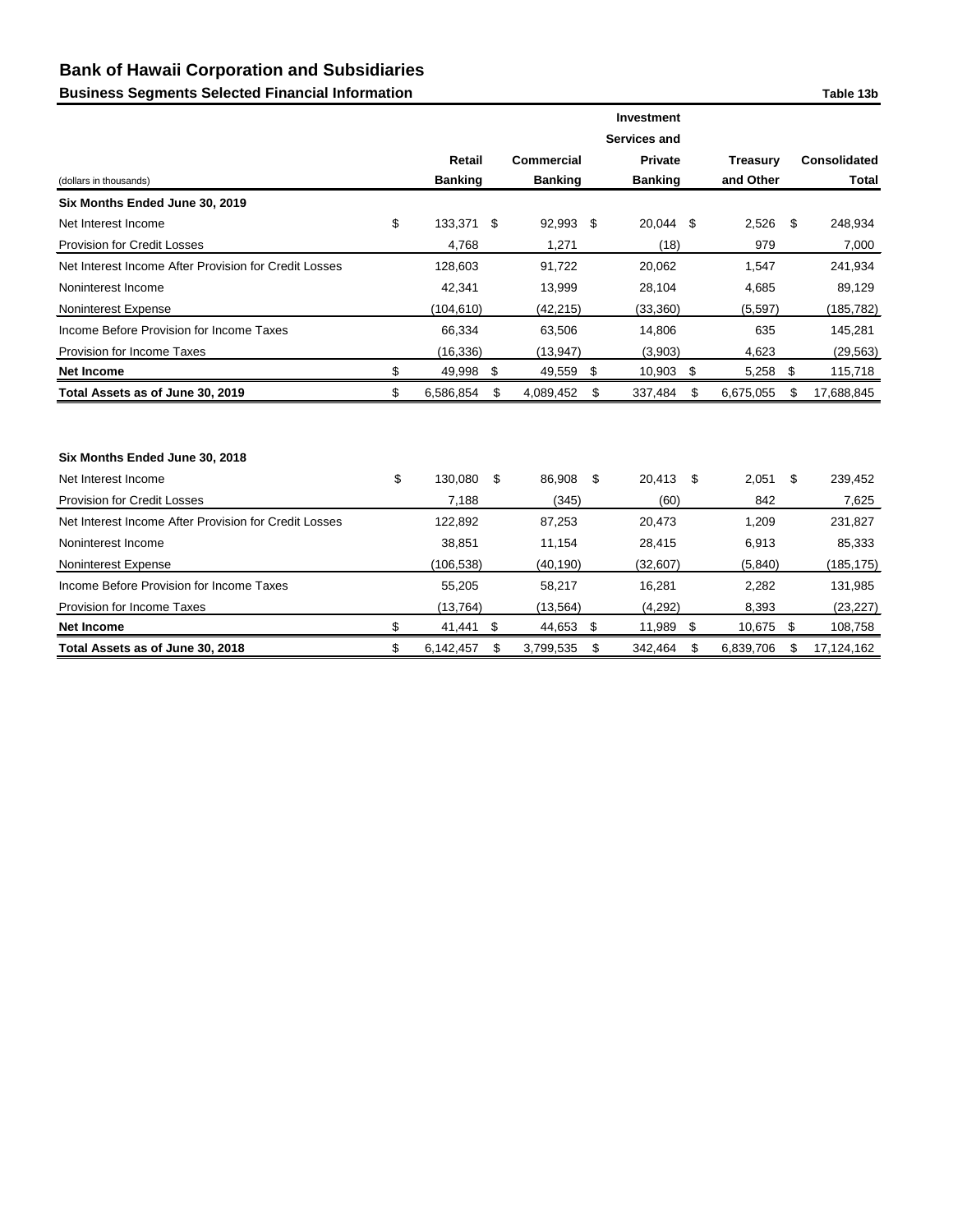**Selected Quarterly Financial Data Table 14**

|                                                       |                 |   |               |   | <b>Three Months Ended</b> |   |               |   | , uwie 17       |  |
|-------------------------------------------------------|-----------------|---|---------------|---|---------------------------|---|---------------|---|-----------------|--|
|                                                       | <b>June 30,</b> |   | March 31,     |   | December 31,              |   | September 30, |   | <b>June 30,</b> |  |
| (dollars in thousands, except per share amounts)      | 2019            |   | 2019          |   | 2018                      |   | 2018          |   | 2018            |  |
| <b>Quarterly Operating Results</b>                    |                 |   |               |   |                           |   |               |   |                 |  |
| Interest Income                                       |                 |   |               |   |                           |   |               |   |                 |  |
| Interest and Fees on Loans and Leases                 | \$<br>110,401   |   | \$<br>108,511 |   | \$<br>107,404             |   | \$<br>104,248 |   | \$<br>101,311   |  |
| Income on Investment Securities                       |                 |   |               |   |                           |   |               |   |                 |  |
| Available-for-Sale                                    | 15,072          |   | 13,432        |   | 13,043                    |   | 12,588        |   | 12,380          |  |
| Held-to-Maturity                                      | 22,149          |   | 21,921        |   | 21,482                    |   | 20,821        |   | 20,711          |  |
| Deposits                                              | 9               |   | 15            |   | 10                        |   | 10            |   | (4)             |  |
| <b>Funds Sold</b>                                     | 730             |   | 1,444         |   | 727                       |   | 1,393         |   | 846             |  |
| Other                                                 | 210             |   | 319           |   | 352                       |   | 364           |   | 341             |  |
| <b>Total Interest Income</b>                          | 148,571         |   | 145,642       |   | 143,018                   |   | 139,424       |   | 135,585         |  |
| Interest Expense                                      |                 |   |               |   |                           |   |               |   |                 |  |
| Deposits                                              | 18,628          |   | 15,284        |   | 13,172                    |   | 10,931        |   | 9,459           |  |
| Securities Sold Under Agreements to Repurchase        | 4,623           |   | 4,571         |   | 4,671                     |   | 4,667         |   | 4,617           |  |
| <b>Funds Purchased</b>                                | 512             |   | 157           |   | 440                       |   | 33            |   | 83              |  |
| Short-Term Borrowings                                 | 1               |   | 36            |   | 88                        |   | 28            |   | 13              |  |
| <b>Other Debt</b>                                     | 710             |   | 757           |   | 674                       |   | 838           |   | 917             |  |
|                                                       |                 |   |               |   |                           |   |               |   |                 |  |
| <b>Total Interest Expense</b>                         | 24,474          |   | 20,805        |   | 19,045                    |   | 16,497        |   | 15,089          |  |
| <b>Net Interest Income</b>                            | 124,097         |   | 124,837       |   | 123,973                   |   | 122,927       |   | 120,496         |  |
| <b>Provision for Credit Losses</b>                    | 4,000           |   | 3,000         |   | 2,000                     |   | 3,800         |   | 3,500           |  |
| Net Interest Income After Provision for Credit Losses | 120,097         |   | 121,837       |   | 121,973                   |   | 119,127       |   | 116,996         |  |
| Noninterest Income                                    |                 |   |               |   |                           |   |               |   |                 |  |
| <b>Trust and Asset Management</b>                     | 11,385          |   | 10,761        |   | 10,558                    |   | 10,782        |   | 11,356          |  |
| Mortgage Banking                                      | 3,336           |   | 2,287         |   | 2,148                     |   | 1,965         |   | 2,179           |  |
| Service Charges on Deposit Accounts                   | 7,283           |   | 7,364         |   | 7,562                     |   | 7,255         |   | 6,865           |  |
| Fees, Exchange, and Other Service Charges             | 14,252          |   | 14,208        |   | 14,576                    |   | 14,173        |   | 14,400          |  |
| Investment Securities Gains (Losses), Net             | (776)           |   | (835)         |   | (841)                     |   | (729)         |   | (1,702)         |  |
| Annuity and Insurance                                 | 1,806           |   | 2,578         |   | 1,409                     |   | 1,360         |   | 1,847           |  |
| Bank-Owned Life Insurance                             | 1,779           |   | 1,710         |   | 1,941                     |   | 1,620         |   | 1,796           |  |
| Other                                                 | 6,385           |   | 5,606         |   | 4,755                     |   | 5,056         |   | 4,557           |  |
| <b>Total Noninterest Income</b>                       | 45,450          |   | 43,679        |   | 42,108                    |   | 41,482        |   | 41,298          |  |
| Noninterest Expense                                   |                 |   |               |   |                           |   |               |   |                 |  |
| <b>Salaries and Benefits</b>                          | 53,511          |   | 56,586        |   | 54,856                    |   | 51,782        |   | 52,148          |  |
| Net Occupancy                                         | 8,579           |   | 7,594         |   | 8,918                     |   | 8,702         |   | 8,588           |  |
| Net Equipment                                         | 6,895           |   | 6,833         |   | 6,364                     |   | 6,116         |   | 5,845           |  |
|                                                       |                 |   |               |   |                           |   |               |   |                 |  |
| Data Processing                                       | 4,727           |   | 4,526         |   | 5,151                     |   | 4,241         |   | 4,563           |  |
| <b>Professional Fees</b>                              | 2,177           |   | 2,453         |   | 2,467                     |   | 2,206         |   | 2,546           |  |
| <b>FDIC</b> Insurance                                 | 1,290           |   | 1,269         |   | 1,336                     |   | 2,057         |   | 2,182           |  |
| Other                                                 | 15,546          |   | 13,796        |   | 16,819                    |   | 15,434        |   | 14,919          |  |
| <b>Total Noninterest Expense</b>                      | 92,725          |   | 93,057        |   | 95,911                    |   | 90,538        |   | 90,791          |  |
| Income Before Provision for Income Taxes              | 72,822          |   | 72,459        |   | 68,170                    |   | 70,071        |   | 67,503          |  |
| Provision for Income Taxes                            | 15,903          |   | 13,660        |   | 14,259                    |   | 13,138        |   | 12,785          |  |
| <b>Net Income</b>                                     | \$<br>56,919    |   | \$<br>58,799  |   | \$<br>53,911              |   | \$<br>56,933  |   | \$<br>54,718    |  |
|                                                       |                 |   |               |   |                           |   |               |   |                 |  |
| <b>Basic Earnings Per Share</b>                       | \$<br>1.40      |   | \$<br>1.44    |   | \$<br>1.30                |   | \$<br>1.37    |   | \$<br>1.31      |  |
| <b>Diluted Earnings Per Share</b>                     | \$<br>1.40      |   | \$<br>1.43    |   | \$<br>1.30                |   | \$<br>1.36    |   | \$<br>1.30      |  |
|                                                       |                 |   |               |   |                           |   |               |   |                 |  |
| <b>Balance Sheet Totals</b>                           |                 |   |               |   |                           |   |               |   |                 |  |
| Loans and Leases                                      | \$10,759,129    |   | \$10,548,609  |   | \$10,448,774              |   | \$10,231,062  |   | \$10,053,323    |  |
| <b>Total Assets</b>                                   | 17,688,845      |   | 17,446,413    |   | 17,143,974                |   | 16,991,734    |   | 17,124,162      |  |
| <b>Total Deposits</b>                                 | 15,488,821      |   | 15,267,310    |   | 15,027,242                |   | 14,843,335    |   | 14,943,358      |  |
| <b>Total Shareholders' Equity</b>                     | 1,285,948       |   | 1,269,690     |   | 1,268,200                 |   | 1,253,327     |   | 1,247,717       |  |
| <b>Performance Ratios</b>                             |                 |   |               |   |                           |   |               |   |                 |  |
|                                                       | 1.31            | % | 1.38          | % | 1.26                      | % | 1.33          | % | 1.30            |  |
| Return on Average Assets                              |                 |   |               |   |                           |   |               |   |                 |  |
| Return on Average Shareholders' Equity                | 17.97           |   | 18.81         |   | 17.05                     |   | 18.06         |   | 17.68           |  |
| Efficiency Ratio <sup>1</sup>                         | 54.69           |   | 55.22         |   | 57.75                     |   | 55.07         |   | 56.12           |  |
| Net Interest Margin <sup>2</sup>                      | 3.04            |   | 3.12          |   | 3.10                      |   | 3.07          |   | 3.04            |  |

<sup>1</sup> Efficiency ratio is defined as noninterest expense divided by total revenue (net interest income and noninterest income).

 $^2$  Net interest margin is defined as net interest income, on a taxable-equivalent basis, as a percentage of average earning assets.